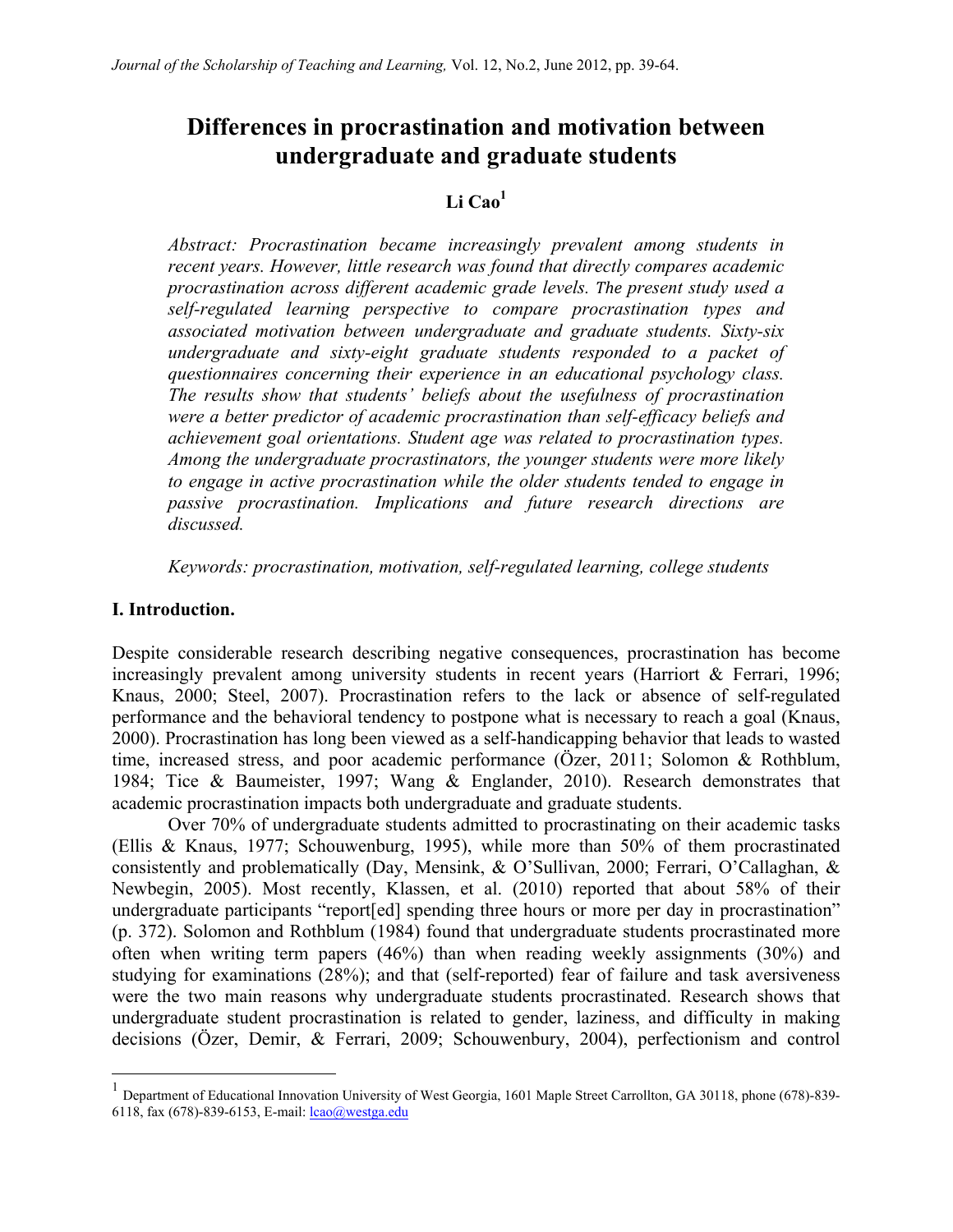(Burns, Dittmann, Nguyen, & Mitchelson, 2000), and the ability to resolve role conflict between school and interpersonal relationships (Senécal, Julien, & Guay, 2003). Studies consistently show positive correlations between procrastination and undesirable behaviors or affective outcomes, such as failure to complete assignments, lower grades, low self-esteem, and higher stress (Ferrari, 2001; Schraw, Wadkins, & Olafson, 2007; Tice & Baumeister, 1997).

Academic procrastination is also a severe problem for graduate students (Collins & Veal, 2004; Jiao, DaRos-Voseles, Collins, & Onwuegbuzie, 2011; Onwuegbuzie & Jiao, 2000). Disturbingly, Onwuegbuzie (2004) found that graduate students tended to procrastinate more than undergraduate students. In graduate students, procrastination was associated with (selfreported) fear of failure, task aversiveness, reading ability, self-efficacy (Collins, Onwuegbuzie, & Jiao, 2008), and various types of academic-related anxiety (Onwuegbuzie, 2004; Onwuegbuzie & Collins, 2001; Onwuegbuzie & Jiao, 2000). Procrastination has a negative impact on graduate students' academic achievement (Onwuegbuzie, 2000) and grade point averages (Prohaska, Morrill, Atiles, & Perez, 2000).

Research also shows that undergraduate students perceive their procrastination tendencies are a barrier to academic success in college (Fritzsche, Rapp & Hickson, 2003; Kachgal et al., 2001). Similarly, between 65 and 75% of graduate students wanted to decrease their procrastination (Onwuegbuzie, 2004). Despite students' motivation and extensive research efforts to curtail this debilitating habit, academic procrastination has become increasingly prevalent, which suggests that procrastination is not entirely understood, and more research is needed (Kachgal, Hansen, & Nutter, 2001; Steel, 2007).

As seen, an extensive body of research has examined the prevalence, reasons, and consequences of academic procrastination in undergraduate and graduate students. Surprisingly, no study has directly compared procrastination in undergraduate and graduate students, except Onwuegbuzie (2004) and Özer (2011). Onwuegbuzie (2004) reported that graduate students demonstrated an even greater tendency to procrastinate on academic tasks (3.5 times in keeping up with weekly reading assignments and 2.28 times in studying for examinations) than undergraduate students (Onwuegbuzie, 2004). However, Onwuegbuzie's (2004) findings were based comparison of the graduate student data he collected recently with the undergraduate student data that Solomon and Rothblum (1984) observed two decades ago. Onwuegbuzie's (2004) approach to data collection and analysis raised a concern that the prevalence of procrastination among the current undergraduate students might be underestimated, since frequency of procrastination among the undergraduate students has increased in the past two decades (Harriort & Ferrari, 1996; Knaus, 2000, Steel, 2007).

Contrary to Onwuegbuzie's (2004) findings, Özer (2011) found that undergraduate students claimed to procrastinate more than graduate students on studying for exams, writing term papers, and reading weekly assignments. The inconsistent findings of Onwuegbuzie (2004) and Özer (2011) suggest that more research is needed to study similarities and differences of procrastination in undergraduate and graduate students.

In addition to the methodological concern, the present study expanded the earlier focus on the nature, antecedents, etiology, and consequences of academic procrastination (Knaus, 2000; Sommer, 1990; Steel, 2007). More recently, this research has shifted its focus from treating academic procrastination as a self-defeating personality flaw (Ferrari, 1991; Lay, 1990; Milgram, Dangour, & Raviv, 1992; Schouwenburg, 2004) to viewing academic procrastination as a complex phenomenon with cognitive, affective, and behavioral components (Rothblum, Solomon, & Murakami, 1986; Schraw et al., 2007; Wolters, 2003).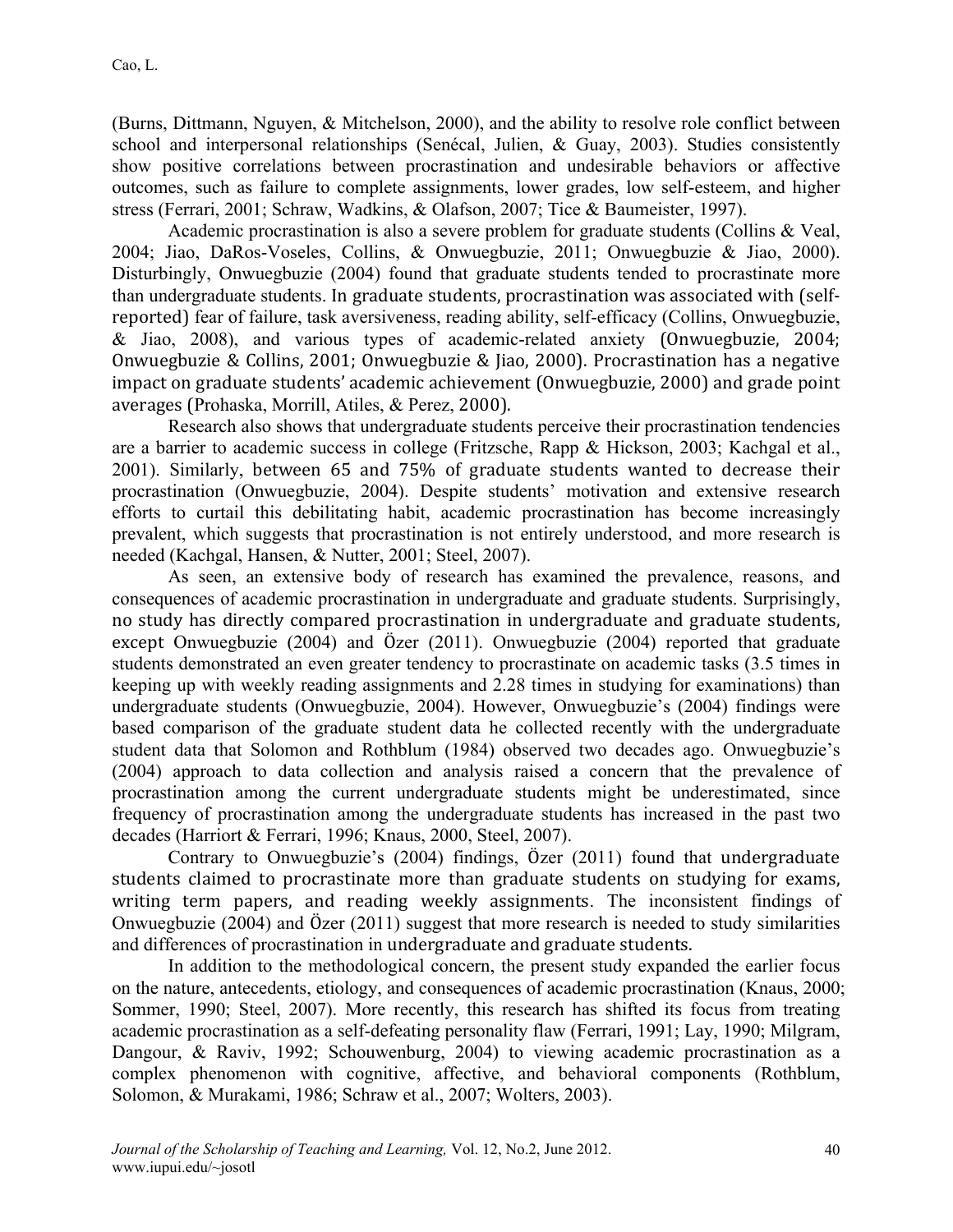As a result of this conceptual shift, recent research stressed that motivational and cognitive factors must be considered together to understand academic procrastination (Howell & Buro, 2009; Muszynski & Akamatsu, 1991; Steel, 2007). For instance, Lee (2005) reported that intrinsic motivation had significant unique effects on procrastination. Brownlow and Reasinger (2000) found that low extrinsic motivation, together with perfectionism, external locus of control, and attribution style contributed to the tendency of delaying school tasks. Howell and Buro (2009; Howell & Watson, 2007) investigated how academic procrastination was correlated with beliefs, ability, achievement goals, and learning strategies. Senécal et al., (1995) examined the extent that academic motivation predicted academic procrastination and they concluded that procrastination is a motivational problem that involves more than poor time management skills or trait laziness.

These results demonstrate that ascertaining student motivation associated with academic procrastination would contribute to a better understanding of academic procrastination and ultimately lead to effective interventions to reduce its negative impact on student learning. However, no research study has directly examined similarities and differences in motivation of academic procrastination between undergraduate and graduate students. The present study addressed this gap by comparing procrastination and motivation of undergraduate and graduate students simultaneously. To facilitate the comparison, two different types of procrastinators were distinguished: passive procrastinators and active procrastinators.

### **Academic Procrastination**

Recent research noted that not all forms of procrastination lead to negative consequences and examined the adaptive values associated with procrastination (Bernstein, 1998; Ferrari, 1991; 1994). This research shows that procrastination is related to intrinsic motivation (Senécal et al., 1995). Students reported that course materials become less boring, more interesting, and more engaging when they procrastinate (Schraw et al., 2007). Other benefits of procrastination include freeing up time for planning and other activities, more concentrated effort, a greater sense of challenge, and peak experience immediately prior to exams (Knaus, 2000; Lay, Edwards, Parker, & Endler, 1998; Schraw et al., 2007). Furthermore, procrastination does not necessarily affect the quality of performance. For instance, Solomon and Rothblum (1984) found that there was no relationship between students' procrastination scores and their course grades. Similarly, Ferrari (1992) reported that procrastination scores were positively related to academic behavior delays but unrelated to exam scores. Pychyl, Morin, and Salmon (2000) concluded "Our results do not support the findings of previous research in this regard. There was no significant difference in exam performance between those students scoring high versus low on procrastination, despite the differences in the amount of time studied and onset of studying" (p. 147). These results suggest that procrastinators may also include those who choose to delay a task for the adaptive values of procrastination.

In line with this alternative view, Chu and Choi (2005) distinguished passive procrastinators and active procrastinators. *Passive procrastinators* were those who did not intend to procrastinate, but they often ended up postponing tasks because of their inability to make decisions quickly and to thereby act on them quickly. *Active procrastinators* were significantly different from passive procrastinators described in the traditional sense (Knaus, 2000; Senécal et al., 1995; Steel, 2007). Active procrastinators procrastinated because they preferred pressure and often used procrastination as a deliberate self-motivating strategy in order to be adequately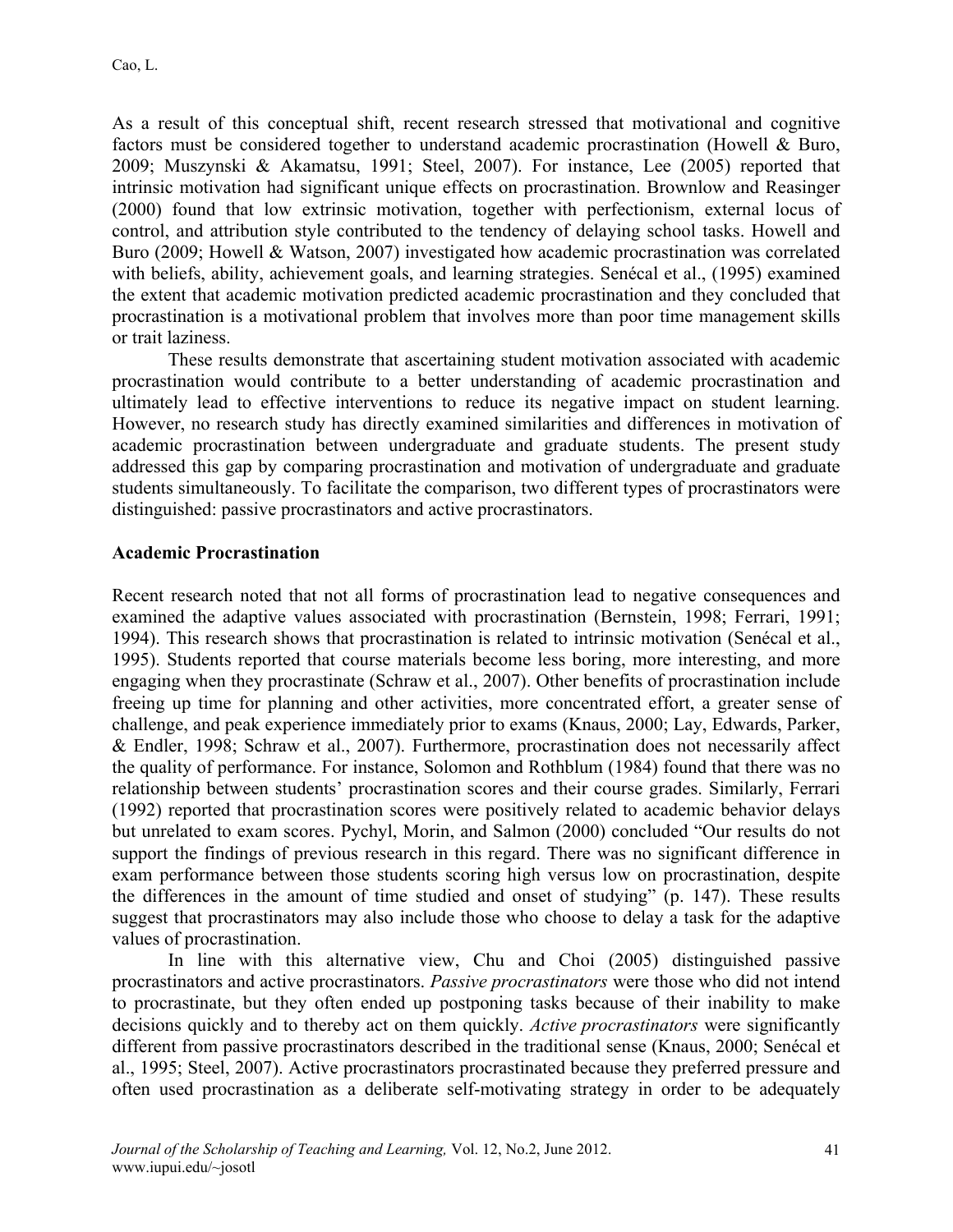motivated (Ferrari, Johnson, & McGown, 1995). Because of their intention to accomplish the task and their ability to meet deadlines and produce satisfactory outcomes, the active procrastinators were believed to possess characteristics similar to non-procrastinators in managing their learning (Chu & Choi, 2005; Choi & Moran, 2009). The concept of active procrastination was included in the present study in order to examine the possible differences in procrastination and motivation between undergraduate and graduate students. More specifically, inclusion of active procrastination allowed the present study to examine whether active procrastination is associated with adaptive motivation factors, and whether active procrastinators actually performed better than passive procrastinators and non- procrastinators.

### **Self-Regulated Learning Perspective**

The present study used a self-regulated learning perspective (Pintrich, 2000; Zimmerman, 2008) to examine how procrastination is related to motivation in undergraduate and graduate students. Self-regulated learning is described as an ''active, constructive process whereby learners set goals for their learning and then attempt to monitor, regulate, and control their cognition, motivation, and behavior, guided and constrained by their goals and the contextual features in the environment'' (Pintrich, 2000, p. 453). The self-regulated learning perspective was selected because it focuses on motivational, cognitive, and metacognitive processes of student learning (Pintrich, 2000; Wolters, 2003; Zimmerman & Schunk, 2001). Guided by this framework, the present study examined whether active and passive procrastinators possess distinctive characteristics in self-efficacy, metacognitive beliefs, and achievement goal, as well as test performance in undergraduate and graduate students.

**Self-efficacy.** Self-efficacy refers to students' judgment of their capability to accomplish tasks and succeed in activities (Bandura, 1986, 1997). Bandura (1986) was the first to introduce the association between procrastination and self-efficacy beliefs. He posited that students possess the capabilities to regulate their thoughts and actions by reflecting on the outcomes of their learning process. However, students who were skeptical of their ability to exercise control over their behavior tend to undermine their own efforts to deal effectively with situations that challenge their capabilities (Bandura, 1986). Existing research supports Bandura's (1986) position that self-efficacy plays an important role in task initiation and persistence (Pintrich, 2000; Schraw et al., 2007; Schunk & Pajares, 2005).

An inverse relationship was found between self-efficacy belief and academic procrastination among college students (Ferrari, Parker, & Ware, 1992; Tuchman, 1991; Wolters, 2003). For instance, Tan et al., (2008) reported that self-efficacy for self-regulated learning was negatively correlated with procrastination. High self-efficacy for self-regulated learning also predicted students' expectations of doing well; low self-efficacy for self-regulated learning predicted students' expectations of not doing well academically. Similarly, Seo (2008) found that self-efficacy fully mediated the relationship between self-oriented perfectionism and academic procrastination, and that students with high self-oriented perfectionism procrastinated less than others. Furthermore, Chu and Choi (2005) found that self-efficacy was correlated negatively with passive procrastination, but positively with active procrastination, and that passive procrastinators had significantly lower self-efficacy than the active procrastinators. Exploring differences in the relationship between procrastination types and self-efficacy among undergraduate and graduate students would clarify how student judgment of academic capabilities influenced the tendency to procrastinate at different levels.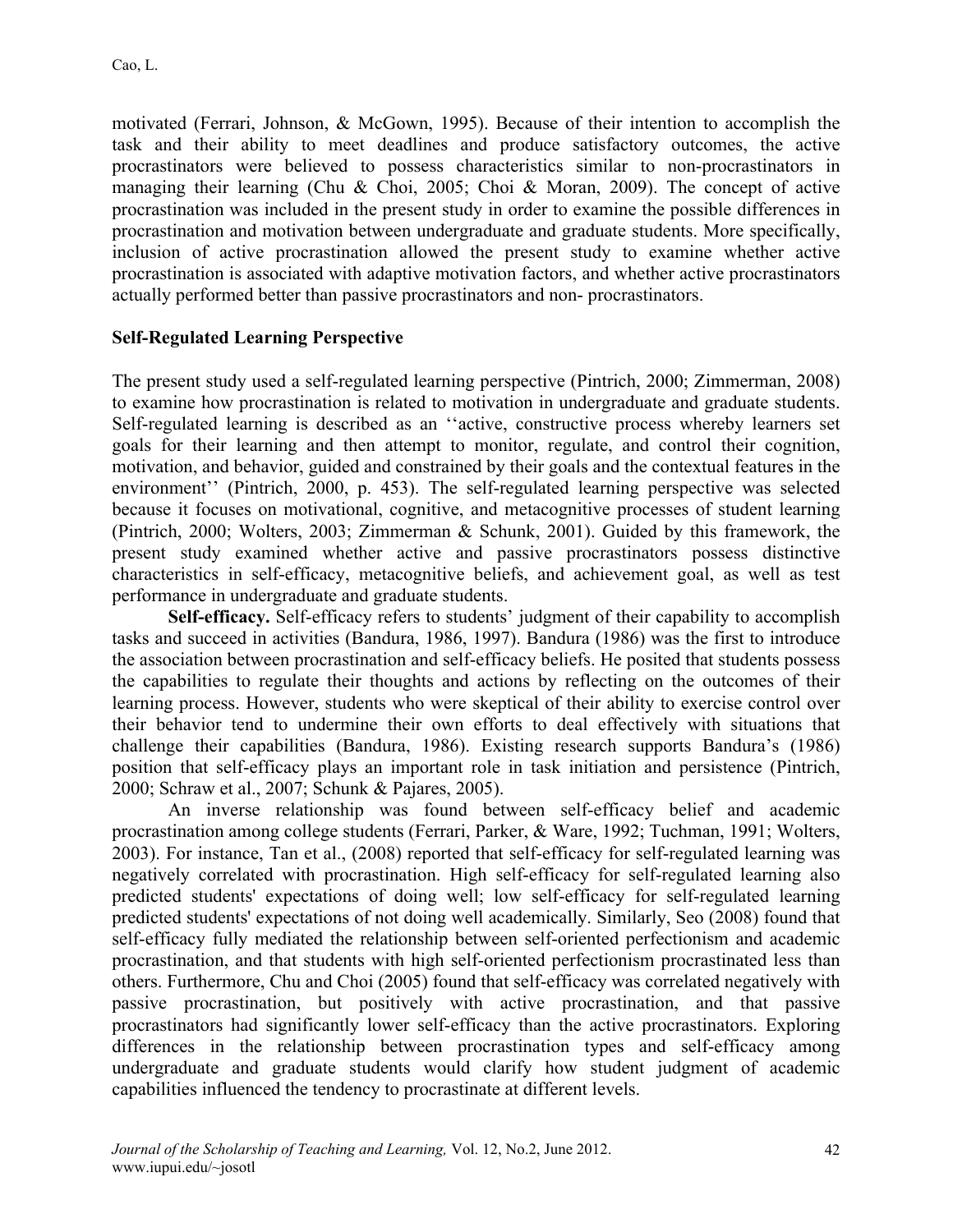**Metacognitive beliefs.** Recent research also shows that metacognitive beliefs play a role in procrastination (Fernie & Spada, 2008). Metacognitive beliefs refer to the information individuals hold about their own cognition and internal states, as well as the coping strategies they activate in problematic situations (Wells, 2000; Wells & Matthews, 1994, 1996). From a metacognitive standpoint, procrastinators are thought to delay or postpone action primarily because they doubt their own ability to complete a task, and they fear possible negative consequences of failing to adequately complete a task (Shoham-Saloman, Avner & Neeman, 1989). Current theory has identified positive and negative metacognitive beliefs about procrastination (Fernie & Spada, 2008; Spada, Hiou, & Nikcevic, 2006). Positive metacognitive beliefs concern primarily the usefulness of procrastination in improving cognitive performance. They may include beliefs such as "Procrastination helps creative thinking" or "When I procrastinate, I am unconsciously mulling over difficult decisions." Such beliefs may predispose students to delay task initiation as a form of coping. Negative metacognitive beliefs concern primarily the uncontrollability of procrastination. They may include beliefs such as "Procrastination makes me feel down" or "When I procrastinate, I waste a lot of time thinking about what I am avoiding" (Fernie, Spada, Nikcevic, Georgiou & Moneta, 2009). Such beliefs may perpetuate procrastination through predisposing students to intrusive thoughts and feelings which simultaneously consumes their cognitive resources necessary for concentration and controlling over thinking and coping (Fernie et al., 2009).

Specific positive and negative metacognitive beliefs about procrastination were found in chronic procrastinators in the general population (Spada, Hiou, & Nikcevic, 2006). For instance, Spada, Hiou, and Nikcevic (2006) found that metacognitive beliefs about cognitive confidence ("My memory can mislead me at times") predicted behavioral procrastination, and that positive metacognitive beliefs about worry ("Worry can help me solve problems") predicted decisional procrastination. They postulated that individuals who hold negative beliefs about their cognitive efficiency may doubt their task performance capabilities. The latter are likely to adversely impact motivation as well as task initiation and persistence, leading to behavioral procrastination. Similarly, Fernie et al., (2009) found that positive metacognitive beliefs about procrastination were positively correlated with decisional procrastination. Negative metacognitive beliefs were positively correlated with both decisional and behavioral procrastination in undergraduate students. However, the influence of metacognitive beliefs about procrastination on students' behaviors and motivation has not been studied in graduate students, and no study has directly compared undergraduate and graduate students' metacognitive beliefs about procrastination.

**Achievement goal orientation.** The final motivational variable the present study examined was achievement goal orientations. Achievement goal orientations represent the different purposes or reasons for students to engage in achievement situations (Ames, 1984; Pintrich, 2000). These purposes direct student cognition and behavior across a range of academic tasks or learning situations, and determine how they approach and engage in learning activities (Ames, 1984). According to Elliot and McGregor's (2001) ( $2 \times 2$ ) achievement goal framework, a mastery-approach goal applies to the students who focus on improving ability, or thoroughly understanding new information. A mastery-avoidance goal applies to the students who strive to avoid failing to learn what there is to learn (Elliot & Harackiewicz, 1996; Pintrich, 2000). A performance-approach goal applies to the students who focus on doing better than their peers, or proving their self-worth to other people (Ames & Archer, 1988; Dweck, 1991; Moller & Elliot, 2006). A performance-avoidance goal applies to the students who strive to avoid demonstrating a lack of competence with a particular topic (McGregor, & Elliot, 2002; Midgley, Kaplan &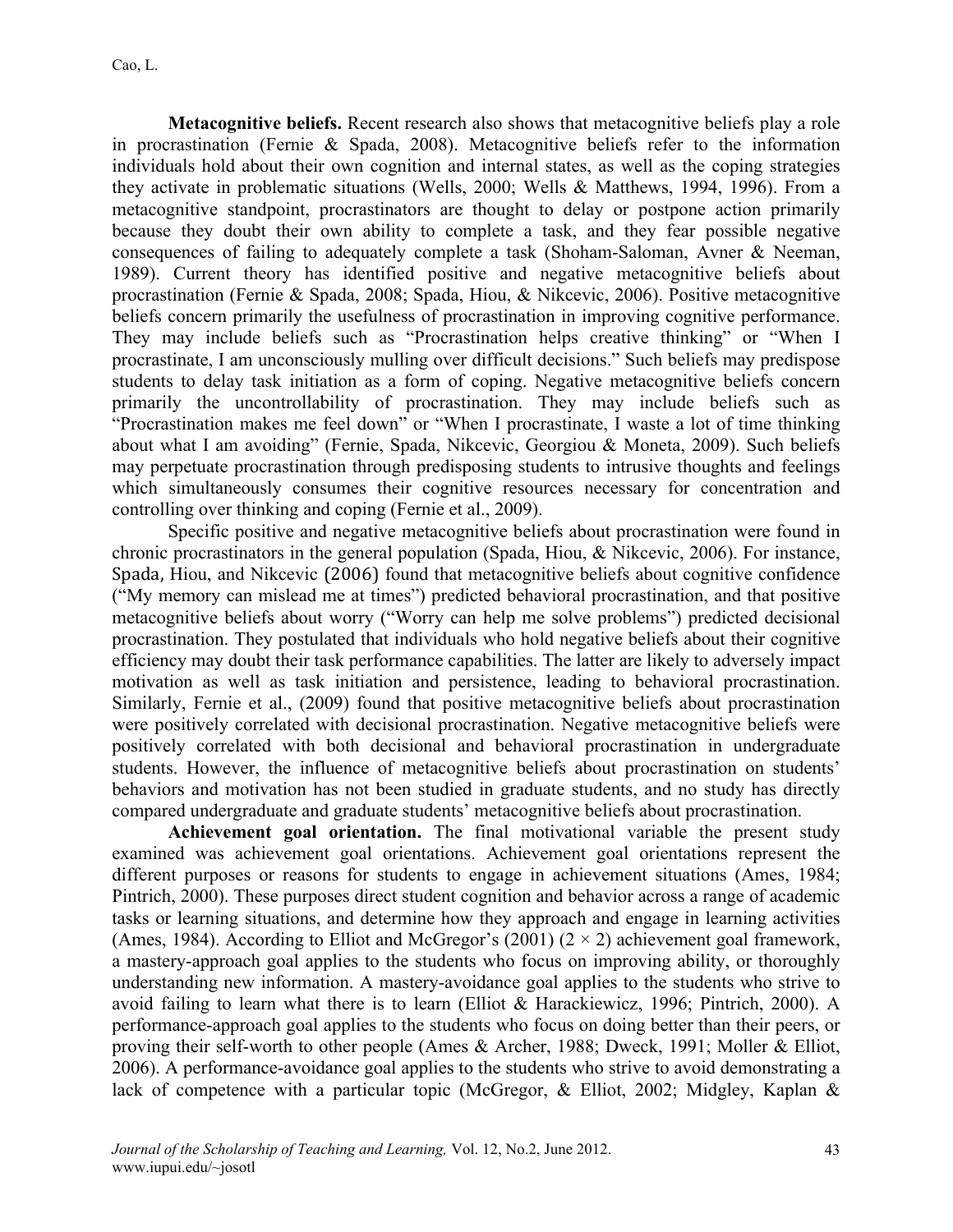Middleton, 2001). Students with performance-avoidance goal orientations are also concerned about how they compare with others. However, these students focus on avoiding the demonstration of their lack of ability, or preventing the perception that they are not competent with a particular topic or skill (McGregor, & Elliot, 2002; Midgley et al., 2001).

In addition, work-avoidance goal orientation was included in the present study (Elliot, 1999; Maehr, 1983; Nicholls, Patashnick, & Nolen, 1985). Work-avoidance goal orientation applies to students who strive to minimize their effort for academic tasks, prefer the tasks that can be completed quickly and easily, or prefer not to work too hard. Students with workavoidance goals tend to exhibit maladaptive motivation, cognitive and metacognitive strategies, and poor academic outcomes (Howell & Watson, 2007; Meece & Holt, 1993; Middleton & Midgley, 1997; Wolters, 2003). Work-avoidance goal was included in the present study because it provided an index to detect students' motivational beliefs and behavior patterns of trying to get away with putting as little effort as possible into academic tasks (Wolters, 2003).

Current research of achievement goal orientations supports the view that procrastination is one specific self-handicapping behavior (Ferrari, 1992, 1994; Ferrari & Tice, 2000; Ommundsen, 2001; Rhodewalt, 1994; Wolters, 2004). For instance, the mastery-approach goal was found to be related positively to higher levels of self-efficacy and help-seeking strategies (Pintrich, 2000; Schraw et al., 2007), but negatively to self-handicapping (Midgley, Arunkamar, & Urdan, 1996; Pintrich, 2000) and procrastination in undergraduate students (Howell & Watson, 2007; Wolters, 2003, 2004). Similarly, Midgley and Urdan (1995) found that self-handicapping was predicted negatively by a mastery goal orientation, but positively by performance-avoidance orientation. Other research shows that students may procrastinate more and have higher test anxiety under conditions that foster a mastery-avoidance orientation (Elliot & McGregor, 2001; Howell & Buro, 2009; Howell & Watson, 2007), a performance-avoidance orientation (McGregor & Elliot, 2002), or work-avoidance orientation (Blunt & Pychyl, 1998; Clark & Hill, 1994; Ferrari, 1991; Ferrari & Tice, 2000; Wolters, 2003).

Contrary to the popular view of procrastination as a dysfunctional self-handicapping behavior, Chu and Choi (2005) argued that active procrastination is a self-regulatory behavior that some procrastinators intentionally engage in for adaptive values and positive outcomes. They described active procrastinators as possessing desirable characteristics similar to nonprocrastinators who maintain positive motivation toward the tasks and intend to learn and perform well in class. Nevertheless, Chu and Choi (2005) did not include achievement goal orientations in their study, and no research has examined the difference of achievement goal orientations between undergraduate and graduate students. To address this gap, the present study adopted a more comprehensive framework (i.e., Elliot & McGregor's (2 x 2) model, plus workavoidance goal orientations, Maehr, 1983) to examine how achievement goal orientations relate to different types of procrastination (Chu & Choi, 2005) in undergraduate and graduate students.

### **The Present Study**

Recently, research on procrastination started to examine academic procrastination from the selfregulated learning perspective (Schraw et al., 2007; Senécal et al., 1995; Wolters, 2003, 2004). This research distinguished different procrastination types and examined motivation factors associated with passive and active procrastination (e.g., Chu & Choi, 2005; Schraw et al., 2007). However, the existing research was limited mostly to a single educational level. The present study contributed to the literature by using a cross-sectional design to compare undergraduate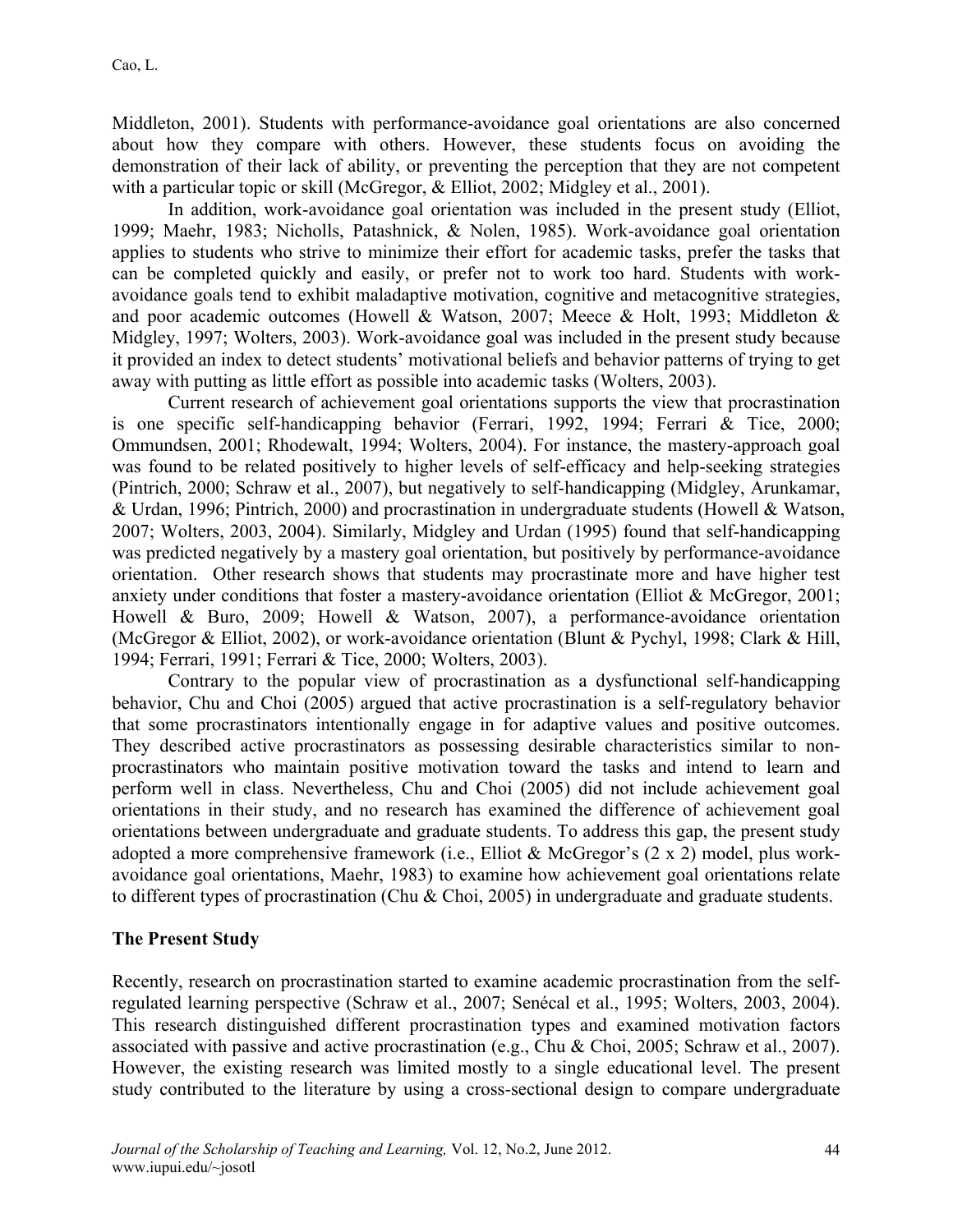and graduate students' procrastination types and the associated motivation variables in one subject-matter area. Controlling the subject-matter area allowed the present study to exclude the influence of different subject-matter disciplines on students' motivation and behaviors related to procrastination, and therefore would enhance validity of the study. Based on the self-regulated learning perspective, self-efficacy, metacognitive beliefs, and achievement goals were examined in the present study, because these motivational variables were expected to be predictors of procrastination. More importantly, because they are malleable student characteristics, future interventions can be designed to work on these variables (Banudra, 1997; Pintrich, 2000; Rakes & Dunn, 2010; Wolters, 2003). For instance, if self-efficacy, metacognitive beliefs, and achievement goal are found to be predictive of procrastination, courses can be designed to take pre-emptive action against academic procrastination by promoting student academic confidence, increasing guidance for self-regulation, and facilitating learning goal orientation.

Understanding how different types of academic procrastination relate to these motivational factors in undergraduate and graduate students would allow faculty and staff to make concerted efforts to more effectively tackle this prevalent problem. Specifically, the present study addressed three research questions: (1) How procrastination types were associated with motivation for undergraduate and graduate students? (2) Which motivational factors predicted different types of procrastination for undergraduate and graduate students? (3) What were the differences in motivation among the different types of procrastinators between undergraduate and graduate students?

# **II. Method.**

# *A. Participants.*

Participants of the study included sixty-six undergraduate students and sixty-eight graduate students enrolled in two educational psychology classes in the College of Education at a fouryear university in the southeastern U.S. The same instructor taught both classes for undergraduate and graduate students, thereby minimizing the threat to internal validity due to instructor differences. Standard Institutional Review Board procedures were followed to ensure the privacy and anonymity of the participants. Of the 66 undergraduate students, 82% (54) were female and 18% (12) male. Forty-three (80%) participants identified themselves as Caucasian/White, ten (15%) as Black, and three (5%) as other. They majored in early childhood (55%), middle grades (24%), secondary (4%), special education (7%), and other majors (10%). Their age ranged from 20 to 59 ( $M=27.21$ ,  $SD=9.28$ ), suggesting that the sample included a considerable number of nontraditional students.

Of the 68 graduate students, 84% (57) were female and 16% (11) male. Forty-three (64%) identified themselves as White, eighteen (27%) as Black, and five (9%) as Hispanic and other. They majored in counseling (65%) and other education majors (35%; e.g., early childhood, art education, social studies, etc.). They ranged in age from 22 to 56 (*M*=32.12, *SD*=9.04). Inclusion of older non-traditional students was expected in the graduate sample.

# *B. Measurement and Procedure.*

Participants were invited to respond to a survey packet during the last class. The packet included the following measurement instruments. An *Educational Psychology Self-Efficacy* inventory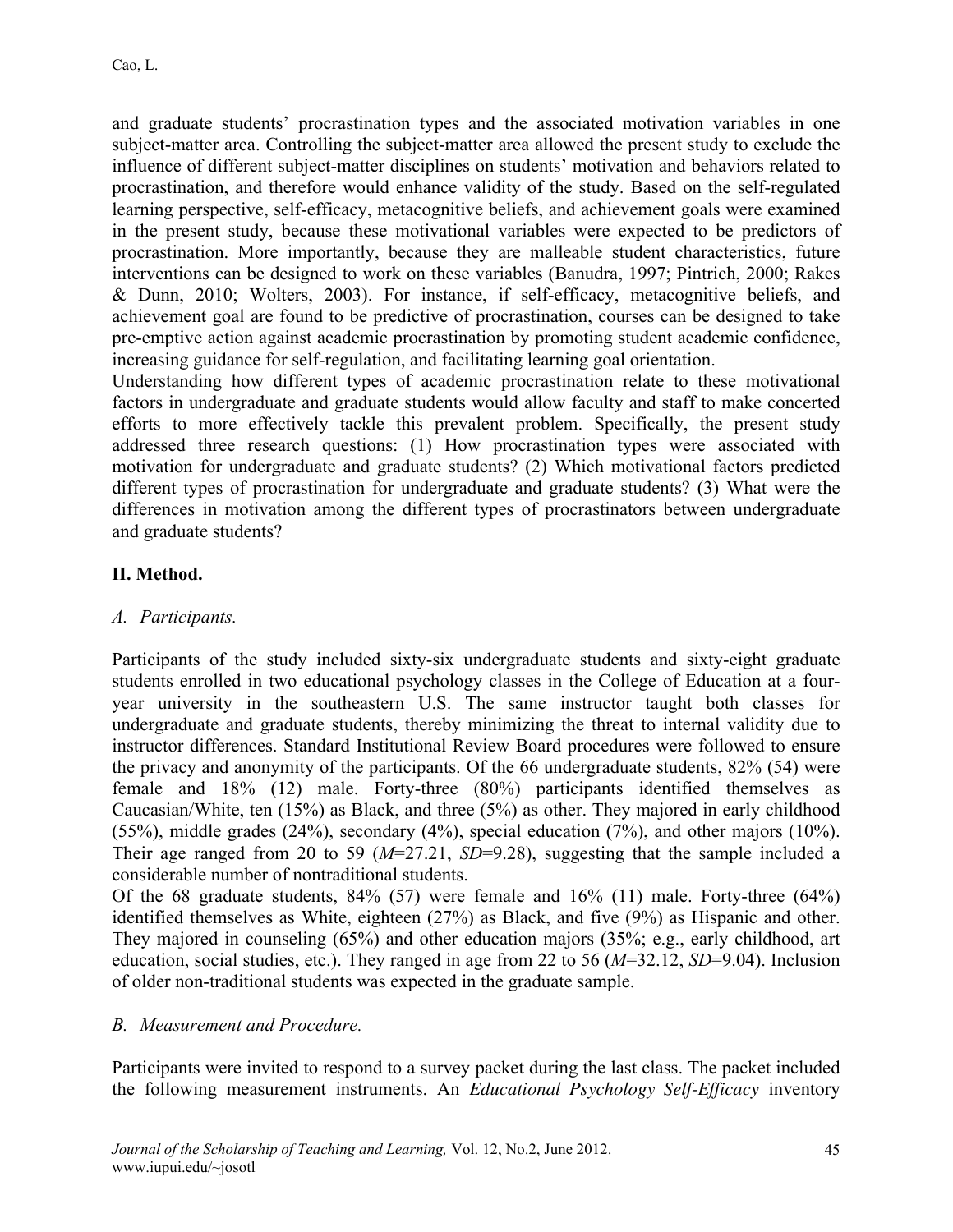consisting of eight items answered on a 5-point Likert scale. Participants were asked to indicate their level of agreement on each statement ranging from 1 (nothing like me) to 5 (a great deal like me). This self-developed questionnaire followed Bandura's (1986, 1997) guideline of selfefficacy scales and has been shown to be internally reliable in previous studies (e.g., Nietfeld, Cao, & Osborne, 2006). Sample items included "I am sure that I can learn educational psychology" (Cronbach  $\alpha = .79$  for the total; .92 for the graduate, and .68 for the undergraduate, hence after).

*Metacognitive beliefs about Procrastination Questionnaire* (Fernie et al., 2009) consisted of two-factors of eight items each measuring metacognitive beliefs about procrastination. The first factor (Cronbach  $\alpha = .81$ ; 74/.86) represented positive metacognitive beliefs about procrastination (e.g., Procrastination allows creativity to occur more naturally), while the second factor (Cronbach  $\alpha = .80; .78/.82$ ) represented negative beliefs about procrastination (e.g., Procrastination increases my worry). Participants were asked to express their level of agreement with the statement on a Likert scale ranging from 1 (not at all true) to 7 (very true).

*Achievement Goal Orientations Questionnaire* consisted of 16 items on a 7-point Likert scale (Cronbach alpha=.79;.79/.77). For each item, the participants read a short statement and then chose a number from 1 to 7 to indicate how strongly they agree (7) or disagree (1) with the statement. The questionnaire included 12 items (Elliot & McGregor, 2001) that measured the mastery- and performance-approach vs. mastery- and performance-avoidance goal orientations, plus four items measuring the work-avoidance goal orientation (Wolters, 2003). A sample item of mastery-approach goal orientation read, "I want to learn as much as possible from this class." A sample mastery-avoidance goal orientation item included, "I worry that I may not learn all that I possibly could in this class." A sample performance-approach goal orientation item is, "My goal in this class is to get a better grade than most of the other students." A sample performanceavoidance goal orientation item included, "I just want to avoid doing poorly in this class." A sample work-avoidance goal orientation item read, "I like the class work best that I can finish quickly."

*Academic Procrastination*. Tuckman's (1991) 16-item Procrastination Scale (Cronbach  $\alpha = 0.87$ ; 90/.83) was used to measure "the tendency to waste time, delay, and intentionally put off something that should be done" (p. 479). Participants were asked to indicate agreement on a Likert scale ranging from 1 (not at all true to me) to 7 (very true to me) on a statement (e.g., "I needlessly delay finishing jobs, even when they're important.") of passive procrastination.

*Active Procrastination.* Choi and Moran's (2009) 16-item scale was used to identify active procrastinators (Cronbach  $\alpha = 0.83$ ; 73/.86). This 7-point Likert scale measures four defining characteristics of active procrastinators: (a) preference for pressure (e.g., "I tend to work better under pressure"), (b) intentional procrastination (e.g., "I intentionally put off work to maximize my motivation"), (c) ability to meet deadlines (e.g., "Since I often start working on things at the last moment, I have trouble finishing assigned tasks most of the time" [reverse coded]), and (d) outcome satisfaction (e.g., "I feel that putting work off until the last minute does not do me any good" [reverse coded]). A composite score of these four subscales was used to assess the overall tendency toward active procrastination.

### **III. Results.**

Pearson correlation procedures were used to address the first research question: *How procrastination types were associated with motivation for undergraduate and graduate students?*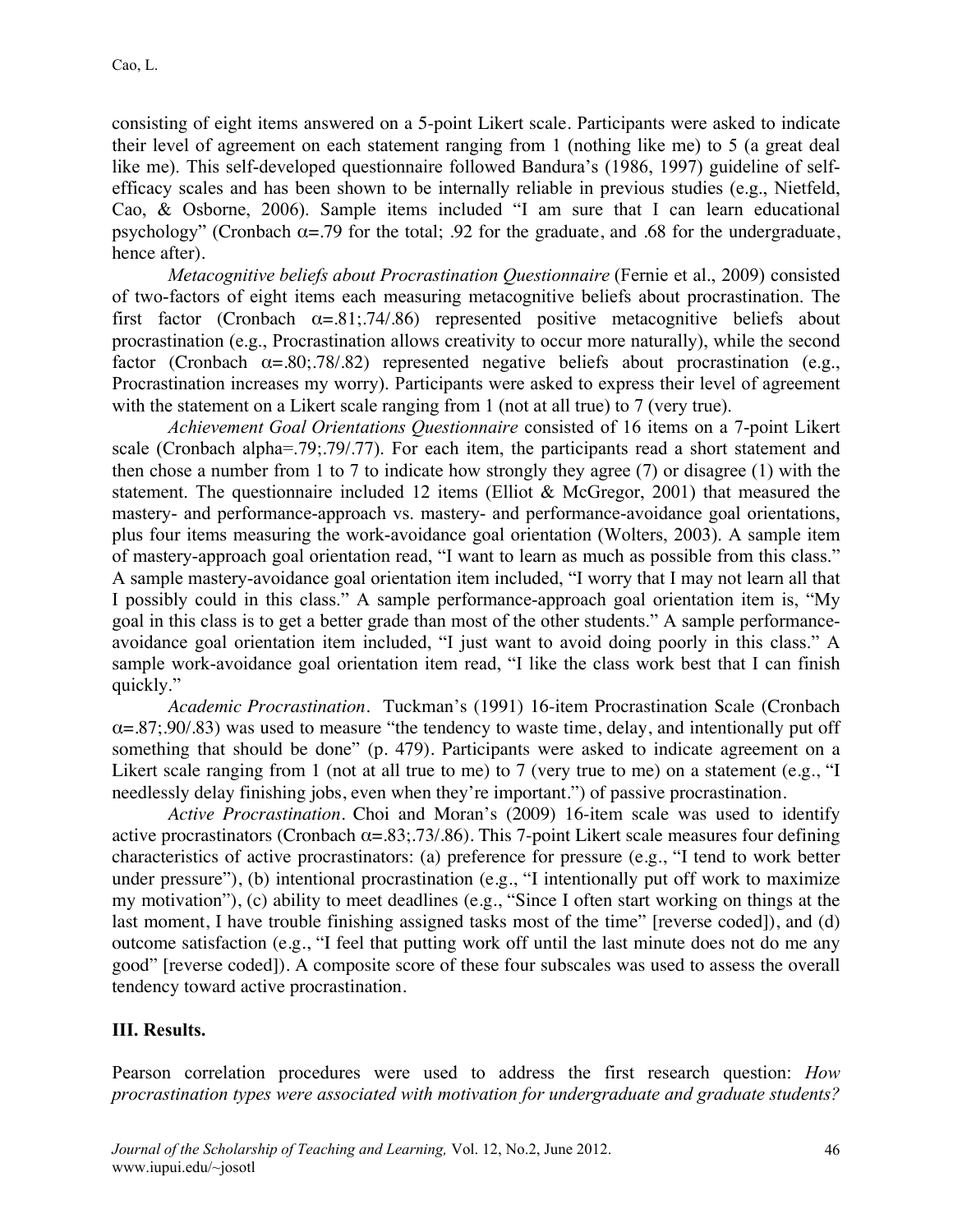No significant correlation was found between academic procrastination and active procrastination either for undergraduate or graduate students, suggesting that the Academic Procrastination Scale and the Active Procrastination Scale measured different constructs.

As Table 1 shows, for undergraduate students, academic procrastination is positively correlated with positive metacognitive beliefs about procrastination  $(r=56, p<0.001)$ , performance-avoidance goal orientation (*r*=.29, *p*<0.019), and work-avoidance goal orientation ( $r=0.35$ ,  $p<0.004$ ); but negatively correlated with test performance ( $r=-26$ ,  $p<0.038$ ) and age ( $r=-$ .25, *p*<0.044). Active procrastination is positively correlated with positive metacognitive beliefs about procrastination  $(r=29, p<0.019)$ ; but negatively correlated with negative metacognitive beliefs about procrastination ( $r = -0.51$ ,  $p < 0.001$ ) and mastery-approach goal orientation ( $r = -0.34$ , *p*<0.005).

Undergraduate students' educational psychology self-efficacy beliefs are positively correlated with test performance ( $r=46$ ,  $p<0.001$ ) and mastery-approach goal orientation ( $r=31$ ,  $p$ <0.012); but negatively correlated with mastery-avoidance goal orientation ( $r=42$ ,  $p$ <0.001), performance-avoidance goal  $(r=-.27, p<0.027)$ , and work-avoidance goal  $(r=-.25, p<0.044)$ . Their positive metacognitive beliefs about procrastination are positively correlated with performance-avoidance ( $r=33$ ,  $p<0.006$ ) and work-avoidance goal orientation ( $r=41$ ,  $p<0.001$ ); but negatively correlated with test performance  $(r=.36, p<0.003)$ , age  $(r=.37, p<0.003)$ , and mastery-approach goal orientation ( $r = -1.39$ ,  $p < 0.001$ ).

For graduate students, academic procrastination is positively correlated with positive metacognitive beliefs about procrastination (*r*=.72, *p*<0.001), performance-avoidance goal orientation ( $r=0.39$ ,  $p<0.001$ ), and work-avoidance goal orientation ( $r=0.52$ ,  $p<0.001$ ); but negatively correlated with mastery-approach goal orientation  $(r=.32, p<0.008)$ . Active procrastination is positively correlated with educational psychology self-efficacy (*r*=.37,  $p$ <0.002). Their positive metacognitive beliefs about procrastination are positively correlated with mastery-avoidance goal orientation  $(r=.27, p<0.028)$ , performance-avoidance  $(r=.42, p<0.028)$  $p$ <0.001), and work-avoidance goal orientation ( $r=$ .49,  $p$ <0.001); but negatively correlated with age ( $r = -0.35$ ,  $p < 0.004$ ) and mastery-approach goal orientation ( $r = -0.25$ ,  $p < 0.042$ ). Their negative metacognitive beliefs about procrastination are positively correlated with mastery-approach goal orientation (*r*=.27, *p*<0.024).

A three-step hierarchical regression analysis was used to address the second question: *Which motivational factors predicted different types of procrastination for undergraduate and graduate students?* The hierarchical approach was selected over a forced entry or stepwise method, because this approach allowed selection of predictors for the theoretical reasons to examine the added influence of different motivational variables on procrastination (Field, 2009). Before the regression analysis was conducted, normality of the dataset was examined using methods described by Tabachnick and Fidell (2001). Specifically, the skewness and Kurtosis scores of the dependent variables of the regression models [i.e., the total scores of the Academic Procrastination Scale (Tuckman, 1991) and the Active Procrastination Scale (Choi & Moran, 2009)] were examined for both undergraduate and graduate students. None of the skewness and the Kurtosis scores exceed 2.5 times of their corresponding standard errors (Morgan, Leech, Gloechner, & Barrett, 2011), suggesting the dataset normality was not violated.

As Table 2 shows, positive metacognitive beliefs about procrastination were the sole predictor of academic procrastination for both undergraduate students in step one (*β*=.56,  $t_{(63)}=5.19$ , *p*<.001), step two ( $\beta$ =.54,  $t_{(62)}=4.92$ , *p*<.001), and step three ( $\beta$ =.50,  $t_{(57)}=3.75$ , *p<.001*); and graduate students in step one (*β*=.73, *t*(65)=8.16, *p<.001*), step two (*β*=.72,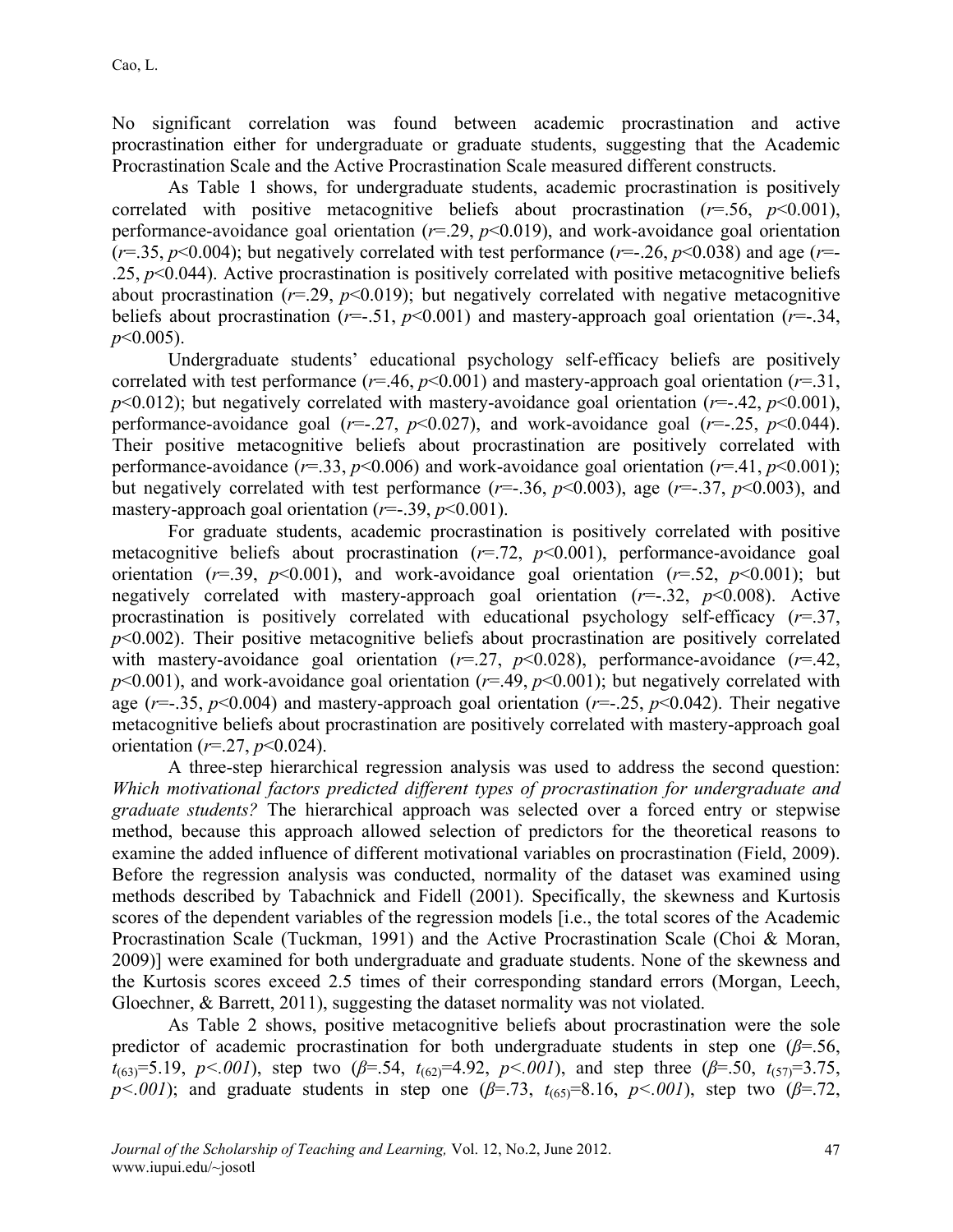$t_{(64)}=8.03$ ,  $p<.001$ ), and step three ( $\beta$ =.60,  $t_{(59)}=5.53$ ,  $p<.001$ ). The model explained 32% of the variance in academic procrastination score for undergraduate students and 51% for graduate students. In addition, Table 2 shows that for undergraduate students active procrastination was predicted by negative metacognitive beliefs about procrastination in step one  $(\beta = -47, t_{(63)} = -4.25,$ *p*<.005), step two ( $\beta$ =-.47,  $t_{(62)}$ =-4.26, *p*<.001), and step three ( $\beta$ =-.45,  $t_{(57)}$ =-3.89, *p*<.001), plus mastery-approach goal orientations in step three  $(\beta = .32, t_{(57)} = .2.31, p < .025)$ . For graduate students, active procrastination was predicted by positive metacognitive beliefs about procrastination ( $\beta$ =.26,  $t_{(64)}$ =2.30,  $p$ <.025) and educational psychology self-efficacy ( $\beta$ =.39,  $t_{(64)}=3.48$ ,  $p<.001$ ) in step two; but only by educational psychology self-efficacy ( $\beta$ =.36,  $t_{(59)}=3.16$ ,  $p<.002$ ) in step three. The model explained 29% of the variance in active procrastination score for undergraduate students and 6% for graduate students.

In order to address the third research question about the differences in motivation among different types of procrastinators between undergraduate and graduate students, a two-step process (Chu & Choi, 2005) was used to categorize the participants into three subgroups for undergraduate and graduate students. In the first step, participants' responses on Tuckman's (1991) Academic Procrastination Scale were used to distinguish procrastinators from nonprocrastinators among undergraduate students. The undergraduate participants who scored less than the median score (3.00) on the Tuckman Scale were grouped as non-procrastinators and those who scored equal or greater than 3.00 were grouped as procrastinators. Among the 66 undergraduate participants, 30 were categorized as non-procrastinators and 36 were categorized as procrastinators. In the second step, participants' responses on Choi and Moran's (2009) Active Procrastination Scale were used to distinguish passive procrastinators from active procrastinators. Among the 36 undergraduate procrastinators, those who scored less than the median score (3.75) on the Active Procrastination Scale were grouped as passive procrastinators (*n*=16) and those who scored equal or greater than 3.75 were grouped as active procrastinators (*n*=20). The same procedure was used to distinguish the procrastinator groups for the graduate students. Among the 68 graduate students, 33 were identified as non-procrastinators, 15 as passive procrastinators, and 20 as active procrastinators.

Analyses of covariate (ANCOVA) procedures were used to examine differences of the major variables among non-procrastinators, passive procrastinators, and active procrastinators separately for undergraduate and graduate students. Because the undergraduate group included nontraditional students (*M*=27.21, *SD*=9.28) and a significant age difference was found among the three procrastination groups  $(F_{(2,62)}=9.08, p=.004; \eta^2=.13)$ , student age was used as a covariate to control the age effect on procrastination and motivation for the undergraduate group. For the undergraduate students, the ANCOVA results revealed a significant omnibus effect among the three procrastination groups on metacognitive beliefs, educational psychology selfefficacy, achievement goals, and test performance (Wilk's  $\lambda = 0.54$ ,  $F_{(2,62)} = 2.15$ ,  $p = 0.008$ ,  $\eta^2 = 0.26$ ). As Table 3 shows, a significant difference was found among the three procrastination groups in positive metacognitive beliefs about procrastination ( $F_{(2,62)}=9.18$ ,  $p=.001$ ;  $\eta^2=.23$ ); negative metacognitive beliefs about procrastination  $(F_{(2,62)}=5,64, p=.006; \eta^2=.15)$ ; mastery-avoidance goal orientation ( $F_{(2,62)}$ =3.50,  $p$ =.036;  $\eta$ <sup>2</sup>=.10); and work-avoidance goal orientation ( $F_{(2,62)}$ =4.19, *p*=.020; *η²=*.12).

The Bonferroni procedures were used to further examine differences among the three groups. The pair-wise comparisons show that both active procrastinators (Group 3, *M*=4.02, *p*   $=$ .001) and passive procrastinators (Group 3, *M*=3.43, *p* = 040) reported a significantly higher level of positive metacognitive beliefs about procrastination than the non-procrastinators (Group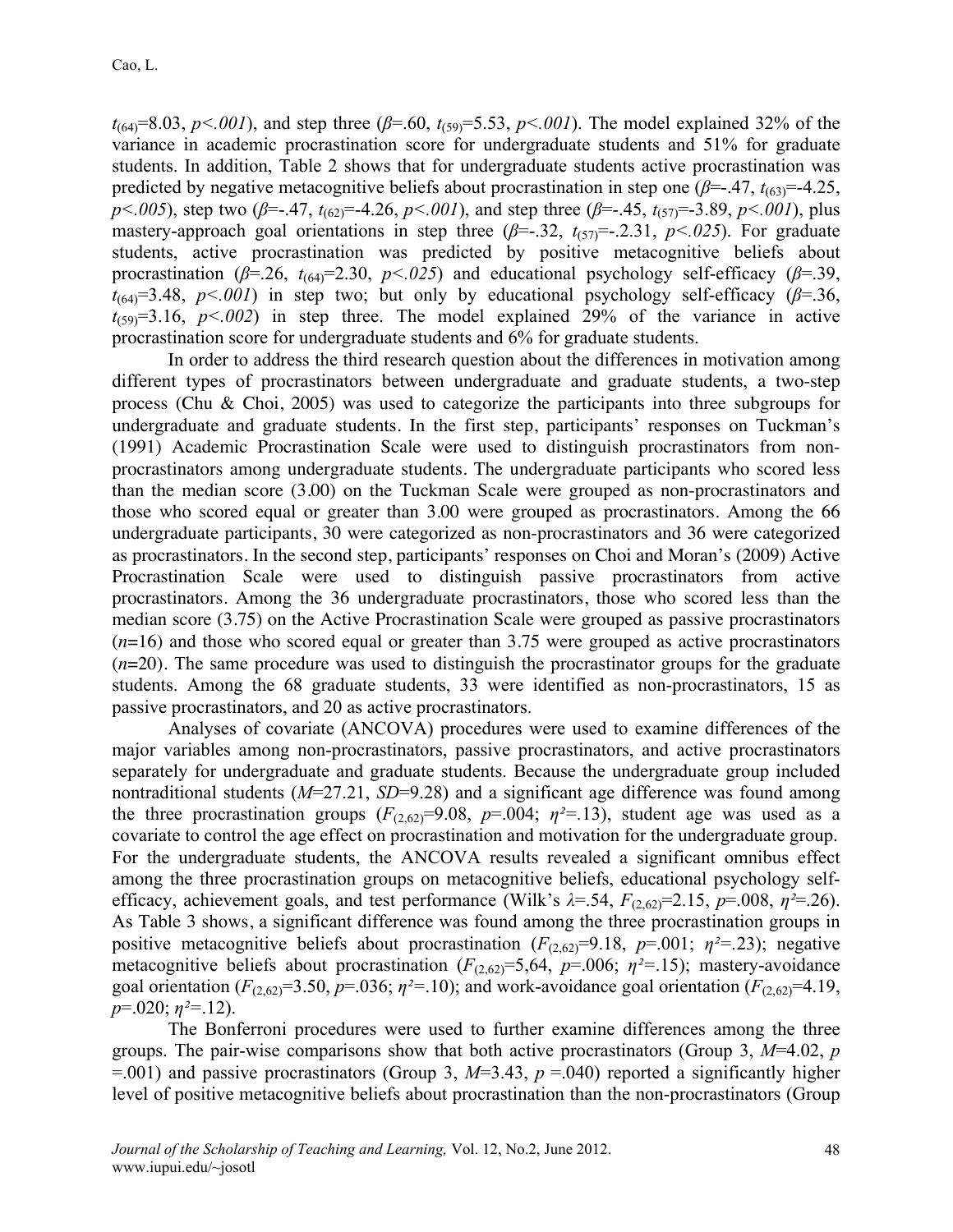|                |                                                  | 1                    | $\overline{2}$      | $\overline{3}$      | $\overline{4}$ | 5                        | 6                    | 7                    | 8                    | 9                    | 10       | 11                   | 12                  |
|----------------|--------------------------------------------------|----------------------|---------------------|---------------------|----------------|--------------------------|----------------------|----------------------|----------------------|----------------------|----------|----------------------|---------------------|
|                | <b>Test Performance</b>                          |                      | $.33***$            | $-.26*$             | .06            | $.46***$                 | $-.36***$            | .10                  | .17                  | $-14$                | .04      | $-.34$ **            | $-.17$              |
| $\overline{2}$ | Age                                              | .24                  | $-$                 | $-.25$ <sup>*</sup> | $-.13$         | .06                      | $-.37$ <sup>**</sup> | $-.03$               | .24                  | $-15$                | $-.22$   | $-.37$ <sup>**</sup> | $-.09$              |
| $\overline{3}$ | Academic<br>Procrastination                      | $-16$                | $-.17$              | $- -$               | .19            | $-19$                    | $.56^{**}$           | $-16$                | $-16$                | .08                  | .08      | $.29*$               | $.35***$            |
| $\overline{4}$ | <b>Active Procrastination</b>                    | $-13$                | $-.02$              | .14                 | $-$            | .02                      | $.29*$               | $-.51$ <sup>**</sup> | $-.34$ **            | $-.20$               | .08      | $-.04$               | .11                 |
| 5              | Ed. Psychology Self-<br>Efficacy                 | .02                  | .11                 | $-16$               | $.37***$       | $\overline{\phantom{a}}$ | $-.22$               | .08                  | $.31^*$              | $-.42$ <sup>**</sup> | .20      | $-.27$               | $-.25$ <sup>*</sup> |
| 6              | <b>Positive Beliefs About</b><br>Procrastination | $-18$                | $-.35***$           | $.72***$            | .24            | $-.08$                   | $\overline{a}$       | $-.24$               | $-.39$ <sup>**</sup> | .09                  | .12      | $.33***$             | $.41***$            |
|                | <b>Negative Beliefs About</b><br>Procrastination | .15                  | .24                 | $-.13$              | $-10$          | $-.07$                   | $-.23$               | $-$                  | .15                  | .21                  | $-.07$   | .14                  | .00                 |
| 8              | Mastery Approach                                 | .12                  | $.34***$            | $-.32$ **           | .11            | .14                      | $-.25$ <sup>*</sup>  | $.27*$               | --                   | .19                  | $.27*$   | $-.04$               | $-.22$              |
| 9              | Mastery Avoidance                                | $-.33$ <sup>**</sup> | $-.08$              | .17                 | .15            | $-.03$                   | $.27*$               | $-.02$               | .19                  | $-$                  | $-.00$   | $.39***$             | .17                 |
| 10             | Performance Approach                             | .14                  | $-0.24$             | .24                 | .22            | $-.00$                   | .20                  | $-13$                | $-16$                | .03                  |          | .19                  | $.28*$              |
| 11             | Performance Avoidance -.16                       |                      | $-.29$ <sup>*</sup> | $.39***$            | .08            | $-.13$                   | $.42***$             | $-.17$               | $-.20$               | .17                  | .23      | $- -$                | $.33***$            |
| 12             | Work Avoidance                                   | $-.09$               | $-.29*$             | $.52***$            | .21            | $-.06$                   | $.49***$             | $-.17$               | $-.52$ <sup>**</sup> | .00.                 | $.49***$ | $.42***$             |                     |

**Table 1. Correlations among the major variables among undergraduate and graduate Students.**

Note: \*\* =significant at 0.01 level; \* =significant at the 0.05 level (2-tailed). Correlational coefficients above the diagonal line represent undergraduate students (n=66) and those below the diagonal line represent graduate students (n=68).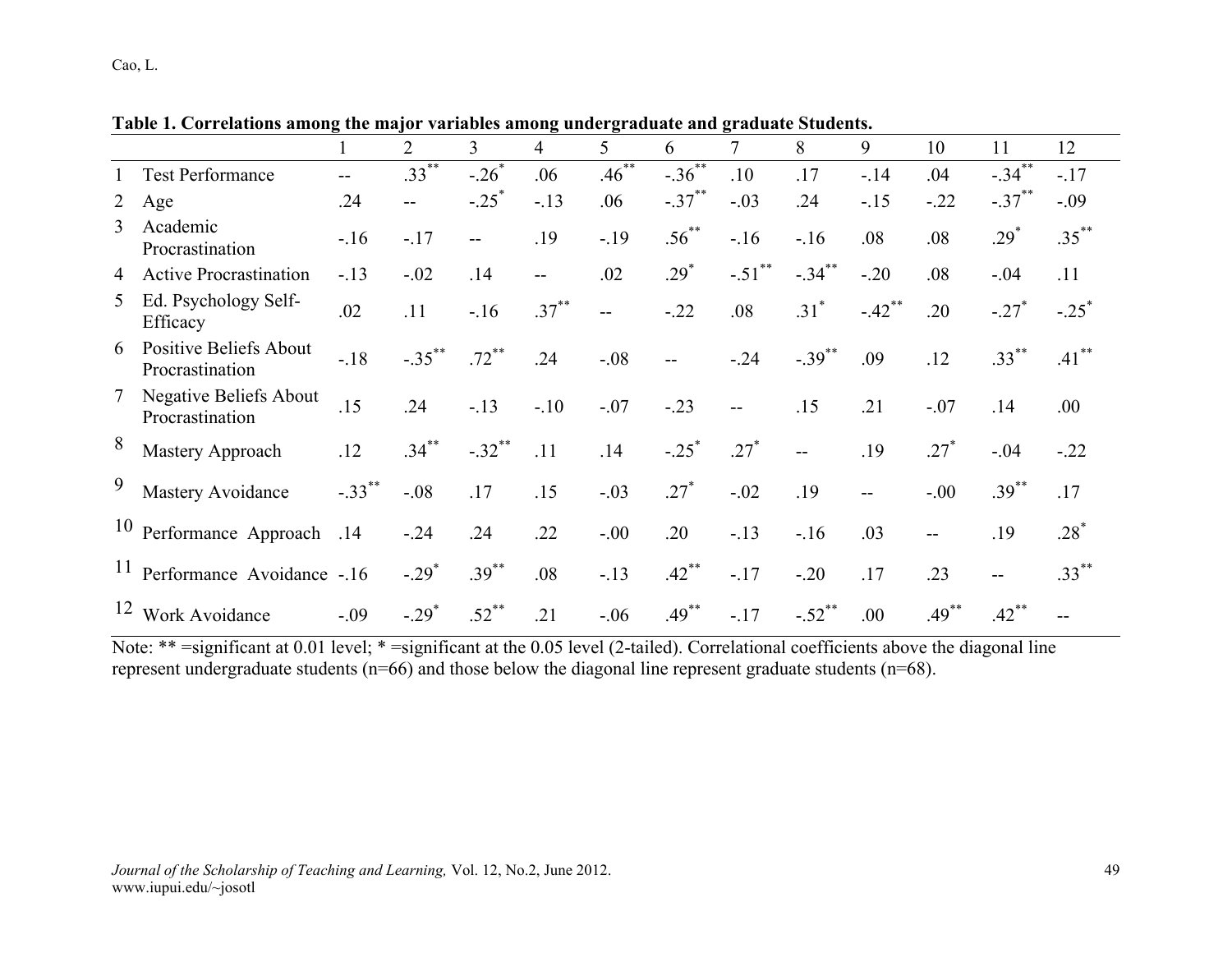|        |                                                 | Academic Procrastination |                |            |            |         | <b>Active Procrastination</b> |                  |        |            |            |          |         |
|--------|-------------------------------------------------|--------------------------|----------------|------------|------------|---------|-------------------------------|------------------|--------|------------|------------|----------|---------|
| Model  |                                                 |                          | B              |            | Std. Error |         | β                             |                  | B      |            | Std. Error |          | β       |
| Step 1 |                                                 | Undrg Grad               |                | Undrg Grad |            | Undrg   | Grad                          | Undrg            | Grad   | Undrg Grad |            | Undrg    | Grad    |
|        | Positive Metacog. Beliefs about Procrast.       | .62                      | .60            | .12        | .07        | $.56**$ | $.73**$                       | .14              | .21    | .08        | .12        | .18      | .22     |
|        | Negative Metacog. Beliefs about Procrast. -.02  |                          | .03            | .11        | .07        | $-.02$  | .04                           | $-.33$           | $-.05$ | .08        | .12        | $-47**$  | $-.05$  |
| Step 2 |                                                 |                          |                |            |            |         |                               |                  |        |            |            |          |         |
|        | Positive Metacog. Beliefs about Procrasti.      | .60 <sub>1</sub>         | .59            | .12        | .07        | $.54**$ | $.72**$                       | .15              | .25    | .09        | .11        | .20      | $.26*$  |
|        | Negative Metacog. Beliefs about Procrast.       | $-.02$                   | .03            | .11        | .07        | $-.02$  | .03                           | $-.33$           | $-.01$ | .08        | .11        | $-47**$  | $-.01$  |
|        | Educational Psychology Self-Efficacy            | $-.10$                   | $-19$          | .16        | .16        | $-.07$  | $-.10$                        | .11              | .82    | .11        | .24        | .10      | $.39**$ |
| Step 3 |                                                 |                          |                |            |            |         |                               |                  |        |            |            |          |         |
|        | Positive Metacog. Beliefs about Procrasti. .56  |                          | .49            | .15        | .09        | $.50**$ | $.60**$                       | .06              | .17    | .10        | .13        | .07      | .18     |
|        | Negative Metacog. Beliefs about Procrasti. -.06 |                          | .06            | .12        | .08        | $-.06$  | .07                           | $-.32$           | $-.05$ | .08        | .11        | $-.45**$ | $-.05$  |
|        | Educational Psychology Self-Efficacy            | $-.08$                   | $-.15$         | .20        | .16        | $-.06$  | $-.08$                        | .17              | .76    | .14        | .24        | .17      | $.36**$ |
|        | Mastery-Approach                                | .12                      | $-.08$         | .12        | .09        | .13     | $-.09$                        | $-19$            | .23    | .08        | .14        | $-.32*$  | .23     |
|        | Mastery-Avoidance                               | $-.04$                   | .01            | .10        | .06        | $-.06$  | .02                           | .01              | .05    | .07        | .08        | .01      | .07     |
|        | Performance-Approach                            | $-.05$                   | .01            | .09        | .05        | $-.07$  | .02                           | .04              | .08    | .06        | .08        | .09      | .12     |
|        | Performance-Avoidance                           | .08                      | 0 <sup>3</sup> | .10        | .05        | .11     | .05                           | $\overline{0}$ . | $-.02$ | .07        | .08        | .01      | $-.04$  |
|        | Work-Avoidance                                  | .14                      | .12            | .12        | .10        | .16     | .16                           | .01              | .19    | .08        | .15        | .02      | .21     |

**Table 2. Summary of hierarchical regression analyses predicting academic and active procrastination.**

Note: *\*\* p<.*001; *\* p<.*05. Left column for undergraduate students (n=66): for Academic Procrastination, *ΔR²=.*32 (*p*<.001) for Step 1; *ΔR²=.*00 ( $p$ <.001) for Step 2;  $\Delta R^2$ =.03 ( $p$ <.001) for Step 3. For Active Procrastination,  $\Delta R^2$ =.29 ( $p$ <.001) for Step 1;  $\Delta R^2$ =.01 ( $p$ <.001) for Step 2.  $\Delta R^2$ =.07 ( $p$ <.001) for Step 3. Right column for graduate students (n=68): for Academic Procrastination,  $AR^2 = .51$  ( $p$ <.001) for Step 1;  $AR^2 = .01$  ( $p$ <.001) for Step 2;  $\Delta R^2 = .05$  (p<.001) for Step 3. For Active Procrastination,  $\Delta R^2 = .06$  (p=.15) for Step 1;  $\Delta R^2 = .15$  (p<.002) for Step 2;  $\Delta R^2 = .08$  (p<.008) for Step 3.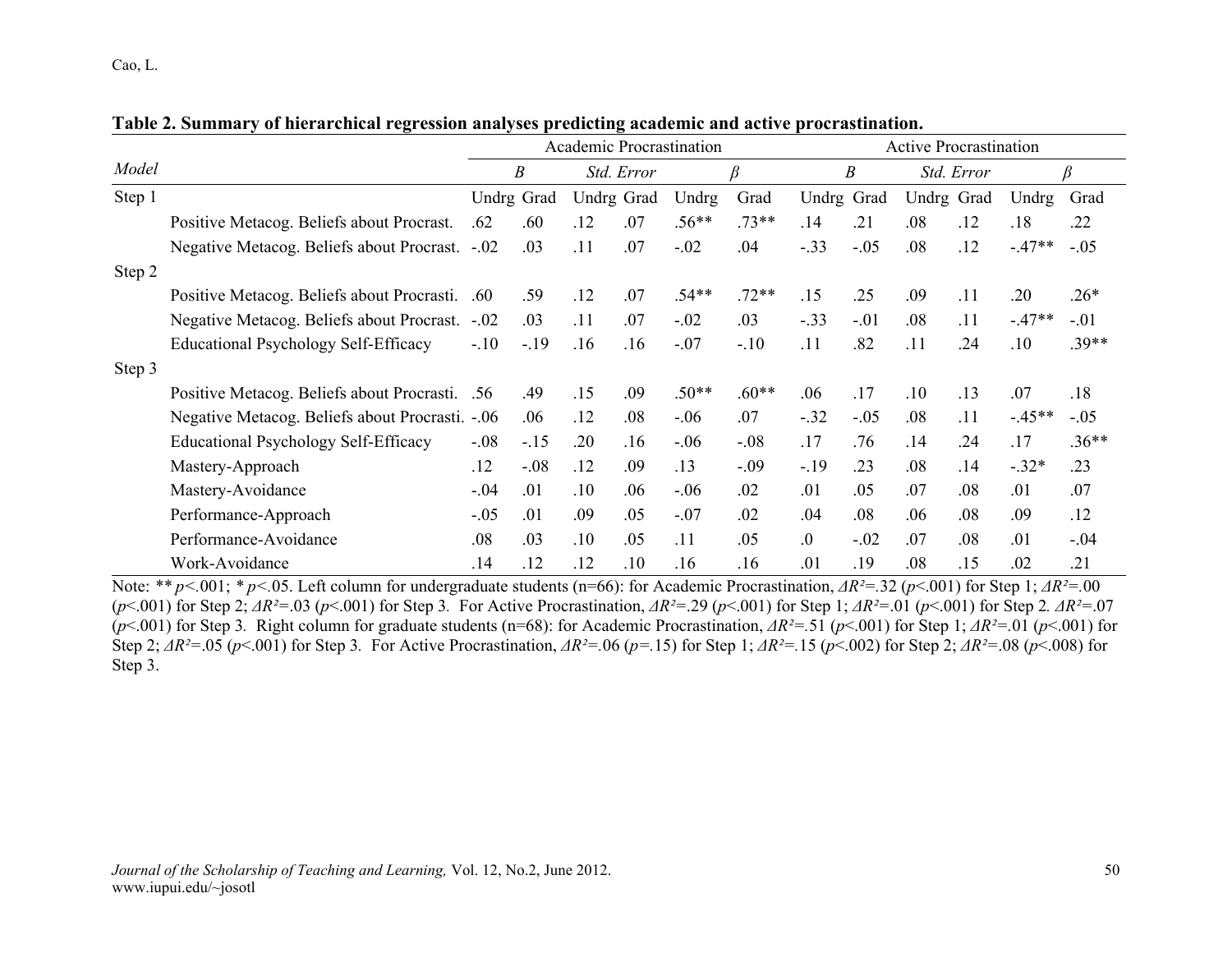|                                                      | Group 1      | Group 2       | Group 3      | Total        |       |         |          |
|------------------------------------------------------|--------------|---------------|--------------|--------------|-------|---------|----------|
| Undergraduate Student                                | $(n=30)$     | $(n=16)$      | $(n=20)$     | $(n=66)$     |       |         |          |
| Graduate Student                                     | $(n=33)$     | $(n=15)$      | $(n=20)$     | $(n=68)$     | $\,F$ | n       | $\eta^2$ |
| Age                                                  | 28.07(10.69) | 29.56 (11.69) | 23.10(4.48)  | 27.21(9.28)  | 9.08  | $.00**$ | .13      |
|                                                      | 32.73 (9.12) | 31.93 (10.56) | 31.25(8.01)  | 32.12(9.04)  | 3.49  | .07     | .05      |
| <b>Test Scores</b>                                   | 86.73 (8.36) | 83.00 (8.07)  | 82.90 (8.55) | 84.67 (8.44) | 1.39  | .26     | .04      |
|                                                      | 88.97 (5.60) | 87.33 (8.05)  | 85.95 (6.46) | 87.72 (6.49) | 1.23  | .30     | .04      |
| Positive Metacognitive Beliefs about Procrastination | 2.78(.83)    | 3.43(.90)     | 4.02(.98)    | 3.31(1.03)   | 9.18  | $.00**$ | .23      |
|                                                      | 2.33(.815)   | 3.63(1.33)    | 3.78(.87)    | 3.04(1.18)   | 18.87 | $.00**$ | .37      |
| Negative Metacognitive Beliefs about Procrastination | 4.72(1.03)   | 5.02(.69)     | 3.95(1.24)   | 4.56(1.10)   | 5.64  | $.00**$ | .15      |
|                                                      | 4.62(1.16)   | 4.40(1.38)    | 4.53(1.20)   | 4.54(1.18)   | .15   | .86     | .00.     |
| Ed. Psychology Self- Efficacy                        | 3.74(.69)    | 3.52(.72)     | 3.58(.91)    | 3.64(.76)    | .49   | .62     | .02      |
|                                                      | 3.87(.53)    | 3.61(.39)     | 3.66(.61)    | 3.75(.53)    | 1.59  | .21     | .05      |
| Mastery-Approach                                     | 5.39(1.11)   | 5.63(1.11)    | 4.63(1.48)   | 5.22(1.28)   | 2.54  | .09     | .08      |
|                                                      | 5.65(1.02)   | 4.71(1.04)    | 5.33(1.19)   | 5.35(1.12)   | 4.06  | $.02*$  | .11      |
| Mastery-Avoidance                                    | 4.67(1.51)   | 5.27(1.33)    | 4.13(1.91)   | 4.65(1.64)   | 3.50  | $.04*$  | .10      |
|                                                      | 4.30(1.64)   | 4.62(1.63)    | 4.95(1.51)   | 4.56(1.60)   | .96   | .39     | .03      |
| Performance-Approach                                 | 3.39(1.58)   | 3.48(1.73)    | 3.93(1.60)   | 3.58(1.61)   | .38   | .69     | .01      |
|                                                      | 2.73(1.75)   | 2.93(1.87)    | 3.70(1.77)   | 3.06(1.81)   | 1.72  | .19     | .05      |
| Performance-Avoidance                                | 4.66(1.69)   | 5.40(1.21)    | 5.12(1.33)   | 4.97(1.49)   | 1.71  | .19     | .05      |
|                                                      | 3.88(1.77)   | 5.00(1.52)    | 5.32(1.78)   | 4.55(1.82)   | 4.83  | $.01*$  | .13      |
| Work-Avoidance                                       | 3.53(1.25)   | 4.06(.72)     | 4.60(1.47)   | 3.98(1.28)   | 4.19  | $.02*$  | .12      |
|                                                      | 2.63(1.13)   | 3.47(1.09)    | 3.94(1.18)   | 3.20(1.26)   | 8.68  | $.00**$ | .21      |

**Table 3.** *Mean, SD, and ANCOVA results of test performance, metacognitive beliefs about procrastination, self-efficacy, and achievement goal orientations of non-procrastinators, passive procrastinators, and active procrastinator with age as covariate.*

Note:  $*=p<.05$ ,  $*=p<.001$ . *df*=(2, 62) for undergraduate students and *df*=(2, 64) for graduate students. Group 1=Non-Procrastinators; Group 2=Passive Procrastinators; Group 3=Active Procrastinators. Age was used as covariate in the ANCOVA, but reported here for group comparison.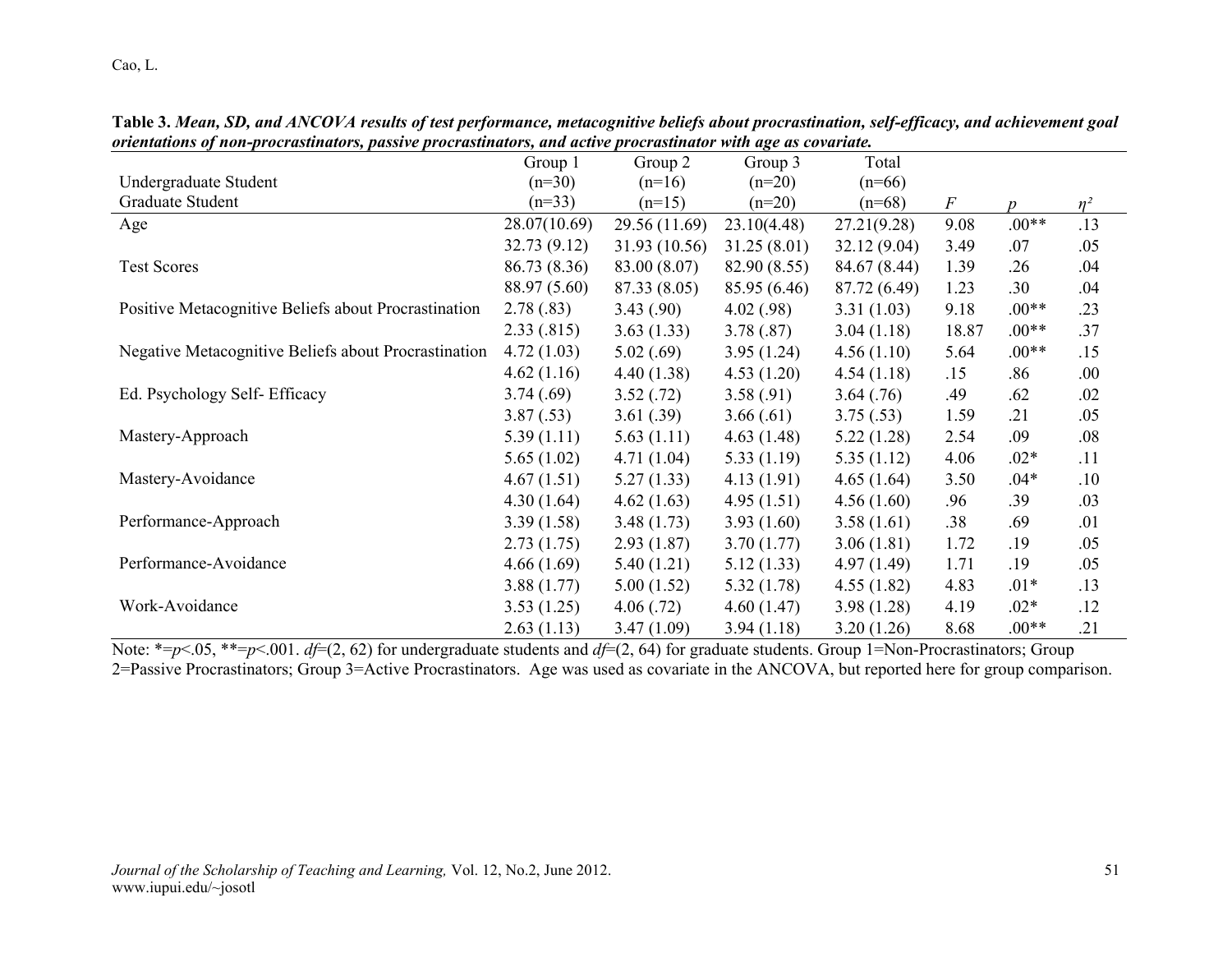1, *M*=2.78). However, active procrastinators (Group 3, *M*=3.95) reported a significantly lower level of negative metacognitive beliefs about procrastination than passive procrastinators (Group 2,  $M=5.02$ ,  $p = .007$ ) and the non-procrastinators (Group 1,  $M=4.72$ ,  $p = .028$ ). Furthermore, a significant difference was also found in the mastery-avoidance goal orientation between passive procrastinators (Group 2, *M*=5.27) and active procrastinators (Group 3, *M*=4.13, *p* =.032); and in the work-avoidance goal orientation between non-procrastinators (Group 1, *M*=3.53) and active procrastinators (Group 3,  $M=4.60$ ,  $p = 0.017$ ). No significant difference in test performance was found among the three procrastinator groups in the undergraduate students.

For the graduate students, the ANOVA results revealed a significant omnibus effect among the three procrastination groups on metacognitive beliefs, self-efficacy, achievement goals, and test performance (Wilk's  $\lambda = .46$ ,  $F_{(2,62)}=3.00$ ,  $p=.001$ ,  $\eta^2=.33$ ). As Table 3 shows, a significant difference was found among the three procrastination groups in positive metacognitive beliefs about procrastination ( $F_{(2,64)}$ =18.87,  $p$ =.001;  $\eta$ <sup>2</sup>=.37); mastery-approach goal orientation  $(F_{(2,64)}=4.06, p=0.022; \eta^2=11)$ ; performance-avoidance goal orientation  $(F_{(2,64)}=4.83, p=0.011; \eta^2=13)$ ; and work-avoidance goal orientation  $(F_{(2,64)}=8.68, p=0.001;$ *η²=*.21).

Again, the Bonferroni analyses show that both active procrastinators (Group 3, *M*=3.78, *p*   $=$ .001) and passive procrastinators (Group 2, *M*=3.63, *p* = 001) reported a significantly higher level of positive metacognitive beliefs about procrastination than the non-procrastinators (Group 1, *M*=2.33). In addition, the non-procrastinators (Group 1, *M*=5.65) reported a significantly higher level of the mastery-approach goal orientation than passive procrastinators (Group 2,  $M=4.71$ ,  $p=0.018$ ). However, the non-procrastinators reported a significantly lower level of the performance-avoidance goal orientation (Group 1, *M*=3.88, *p* =.016) and work-avoidance goal orientation (Group 1,  $M=2.63$ ,  $p = .001$ ) than active procrastinators (Group 3,  $M=5.32$ ,  $M=3.94$ , respectively). No significant difference in test performance was found among the three procrastinator groups in the graduate students.

### **IV. Discussion and Conclusion.**

The present study used a self-regulated learning perspective to compare undergraduate and graduate students' procrastination types and associated motivation. The purpose was to better understand similarities and differences of procrastination behaviors and associated motivation in undergraduate and graduate students. The results contribute to research on procrastination and self-regulated learning and inform interventions addressing procrastination.

Results to the first research question on the relationships between procrastination types and motivation revealed three points of similarity of undergraduate and graduate students. The first similarity concerns the tendency and reason of procrastination. The results show that *academic procrastination* was more likely to occur in those who had stronger beliefs that procrastination was beneficial and would improve cognitive performance in both undergraduate and graduate students. The second similarity relates to the strength of the correlation between academic procrastination and students' positive beliefs about procrastination. For both undergraduate and graduate students, the correlation between positive metacognitive beliefs about procrastination and academic procrastination was the strongest among all the relations. Together, these findings suggest that students' positive metacognitive beliefs about the adaptive values of procrastination play a more important role in propagating academic procrastination than other motivation variables, such as self-efficacy and achievement goal orientations.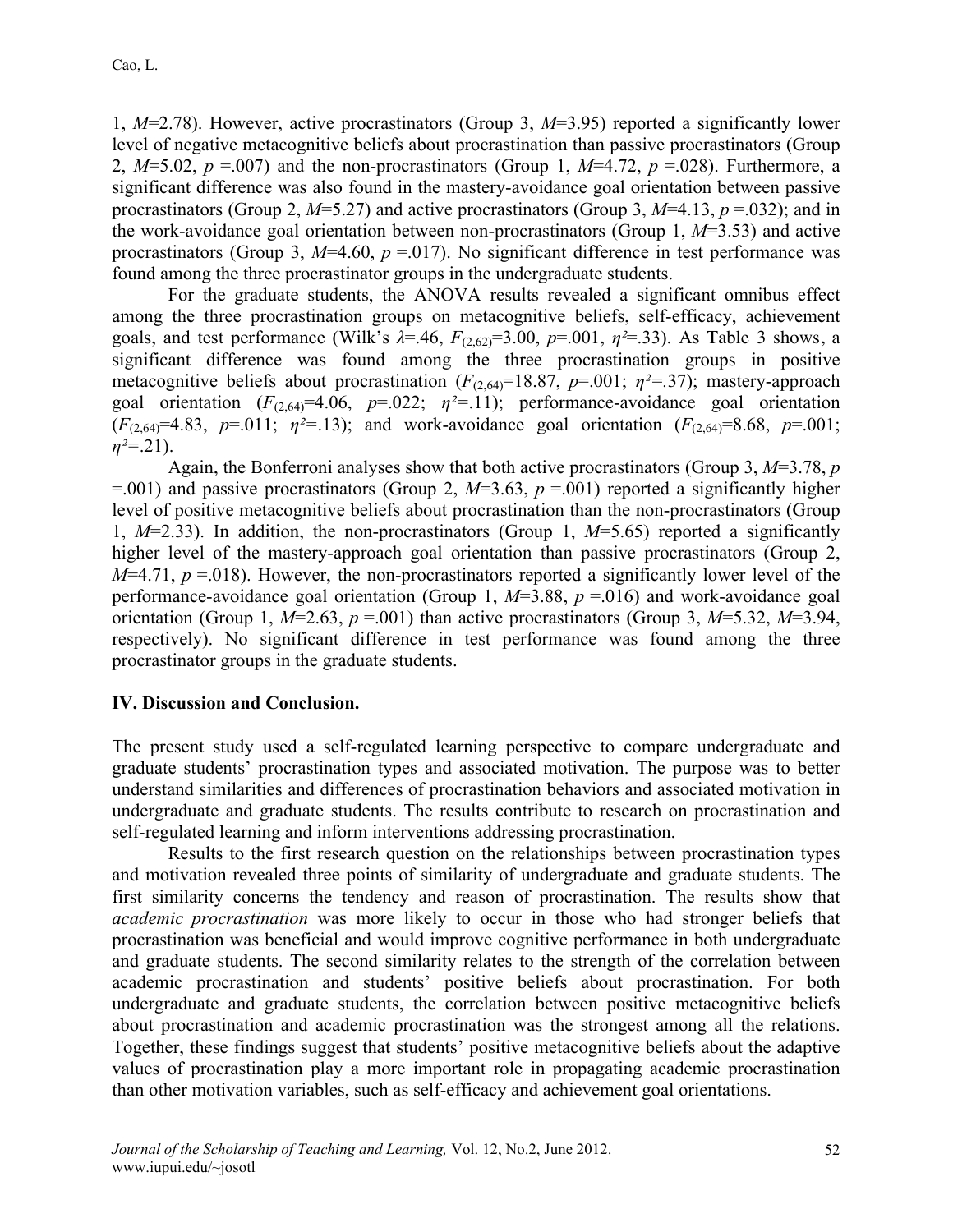The third similarity points to the purpose of procrastination. The results show that procrastinators in undergraduate and graduate students had a higher tendency to avoid performing worse than their peers and to minimize their efforts for academic tasks (Blunt & Pychyl, 1998; Clark & Hill, 1994; Ferrari, 1991; Ferrari & Tice, 2000; Wolters, 2003). These findings demonstrate efficacy of the self-regulated learning perspective in the study of procrastination, and show that procrastination is a motivational problem that involves more than poor time management skills or trait laziness (Özer, 2011; Senécal et al., 1995). More importantly, these findings suggest that motivational and cognitive factors must be considered together to understand academic procrastination (Howell & Buro, 2009; Muszynski & Akamatsu, 1991; Steel, 2007). In particular, metacognitive beliefs about procrastination, performanceavoidance goal, and work-avoidance goal need to be addressed to help both undergraduate and graduate students battle against academic procrastination.

Also, interesting differences were found on the negative correlates with academic procrastination between undergraduate and graduate students. First, the results show that age was negatively related to academic procrastination for undergraduate students, but not for graduate students. This finding suggests that younger undergraduate students were more likely to procrastinate than their older counterparts who were mostly nontraditional students. This finding is consistent with the previous research that procrastination tendency reaches a peak for persons in their middle-to-late 20s and declines until approximately age 60 (Ferrari, Johnson, & McGown, 1995). This finding also implies the possibility that students may grow out of the procrastination problem as they become more experienced in school and more mature in life. Consequently, procrastination can be approached as a developmental problem in undergraduate students, as well as a flaw in personality trait (Özer, Demir, & Ferrari, 2009; Jiao et al., 2011; Schouwenbury, 2004; Steel, 2007).

Second, a negative correlation was found between academic procrastination and masteryapproach goal orientation in the graduate students, but not in undergraduate students. It was a little surprising that no significant relation was found between academic procrastination and mastery-approach goal orientation in undergraduate students. However, the negative correlation found between academic procrastination and mastery-approach goal orientation in graduate students was expected. This finding suggests that procrastination was less likely to occur for the graduate students who seek to improve their knowledge and learn all there is to learn. The inverse relationship between academic procrastination and the mastery-approach goal is consistent with the previous research that a negative correlation exists between academic procrastination and a general mastery orientation (Schraw et al., 2007). As the previous results show, students who procrastinated were less likely to adopt the learning goal and make the effort to learn everything there is to learn (Howell & Buro, 2009; Wolters, 2003), but more likely to adopt avoidance goal orientations (Howell & Watson, 2007).

The present data presented mixed results regarding the relationships between test performance and procrastination. On the one hand, the present result supported the previous finding that undergraduate students who reported high on procrastination score achieved lower on test performance (Brinthaupt & Shin, 2001; Jiao et al., 2011; Tice & Baumeister, 1997; Wang & Englander, 2010). These results demonstrated that procrastination has a negative effect on test performance. On the other hand, the present data show that there is no significant difference among the three different procrastination groups in both undergraduate and graduate participants, despite their differences in the motional variables, e.g., metacognitive beliefs about procrastination and achievement goals discussed above. These results were consistent with the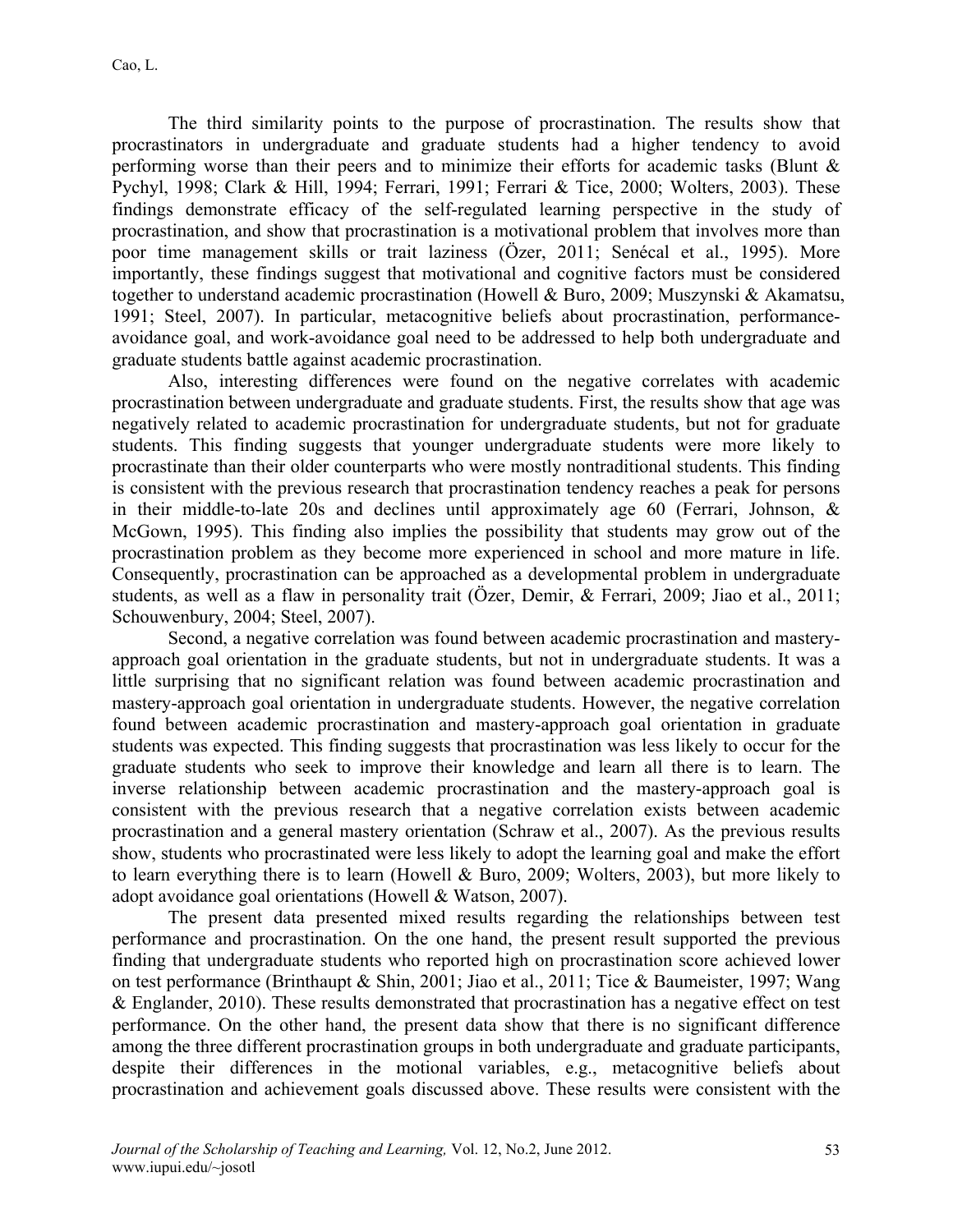previous findings that procrastination scores were positively related to academic behavior delays but unrelated to exam scores (Ferrari, 1992; Solomon & Rothblum, 1984). These mixed results suggest that a complex relationship between procrastination and academic performance.

One possible explanation of the lack of influence of procrastination on test performance was the small sample size in each procrastination group in the present study, even though each group satisfied the minimum requirement (Table 3) for the parametrical data analysis procedure such as ANOVA and regression. Another possible reason might be that the deleterious consequences of procrastination on performance are cumulative (Ferrari et al., 1995) which might be better captured by measures of academic performance over time such as grade point average (GPA). The discrepancy noted between the present results and previous research does indicate that further research is necessary to understand at what point procrastination begins to affect performance (Pychyl, Morin, & Salmon, 2000).

Similarly, differences were found in the correlations between *active procrastination* and motivation factors in undergraduate students and graduate students. For the undergraduate students, active procrastinators tended to be those who believed more in the usefulness of procrastination, had less concerns about uncontrollability of procrastination, and possessed lower mastery-approach goals. In contrast, for the graduate students, active procrastination tended to be those who were more confident about their ability to learn the class content. The correlates of active procrastination mostly concurred with the motivational factors identified in the existing research such as metacognitive beliefs and achievement goal orientations for undergraduate students (Howell & Buro, 2009; Özer, 2011; Schraw et al., 2007; Steel, 2007; Wolters, 2003). However, the association of active procrastination with self-efficacy suggests student beliefs of their ability to learn the class content was a unique motive for graduate students to engage in active procrastination.

The positive correlation between student self-efficacy and active procrastination found in the present study is consistent with Chu and Choi's (2005) observation. This result was also confirmed by the regression analysis showing self-efficacy as the sole predictor of active procrastination. These results suggest that graduate students tended to procrastinate when they felt more confident with their abilities to accomplish academic tasks. According to Chu and Choi (2005), this is because active procrastinators were confident in their abilities to meet deadlines and complete the tasks under time pressure, so they intentionally postponed academic tasks and directed their attention toward more urgent issues at hand. However, these results are inconsistent with prior observations that students who were confident about their abilities to do well tended to start their academic work in a more timely manner (Bandura, 1986; Steel, 2007; Wolters, 2003). These conflicting results suggest that observations in the existing research are far from conclusive in regards to the relationships between self-efficacy and procrastination. Nevertheless, the present results show that different motivational factors need to be considered to understand active procrastination in undergraduate and graduate students.

In addition to the procrastination types, the present study examined associated motivational variables. Again, mixed results were found on students' positive metacognitive beliefs about procrastination. First, similarities were found in the undergraduate and graduate students who believed more about the usefulness of procrastination. These students reported a higher tendency to engage in academic procrastination. They tended to be younger in age within their group. They also tended to adopt lower mastery-approach goals but higher performanceavoidance goals and work-avoidance goals. At the same time, differences were found between undergraduate and graduate students regarding beliefs about the usefulness of procrastination.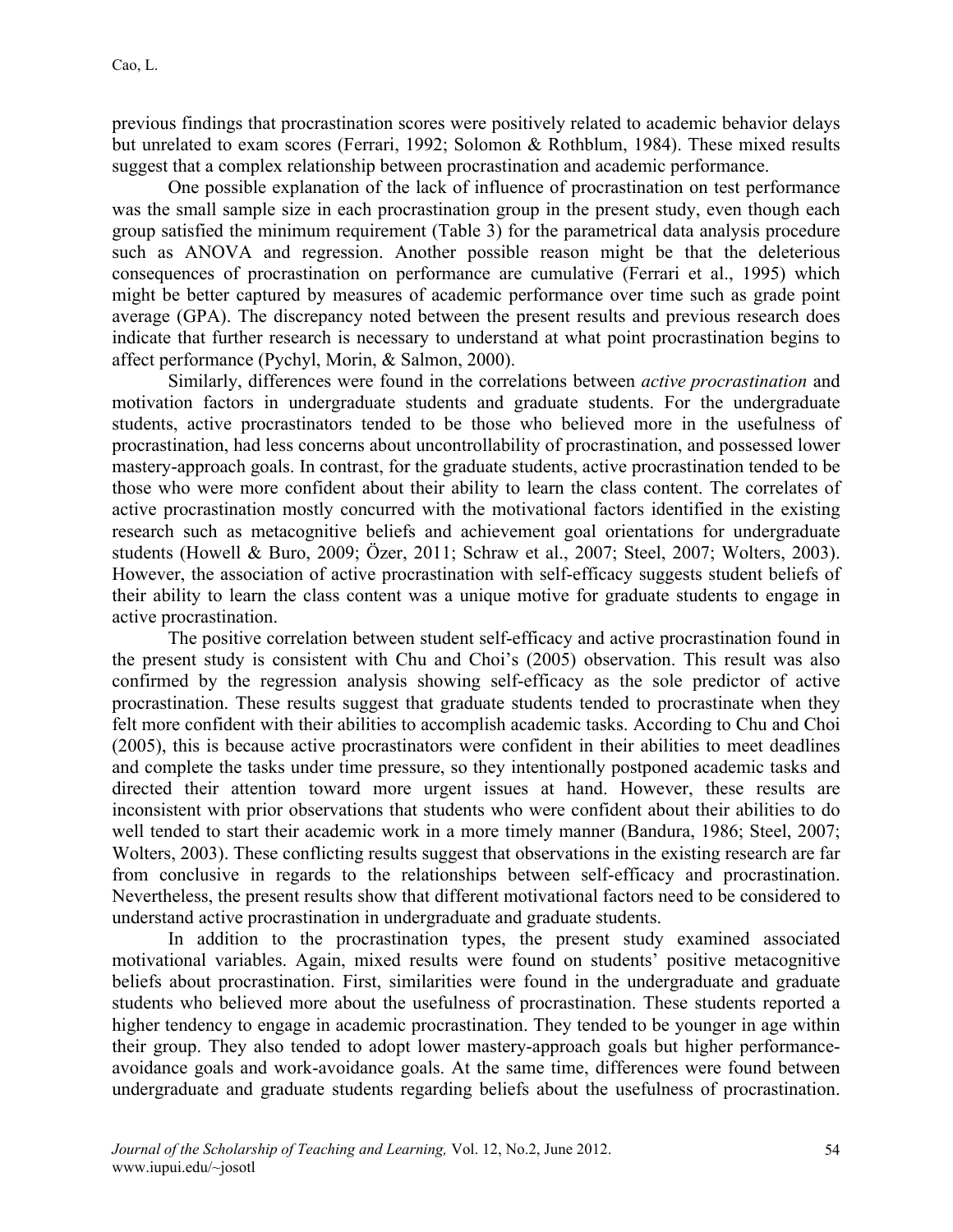For the undergraduate students, those who held a stronger belief that procrastination was beneficial tended to have a higher active procrastination and lower performance on tests. For the graduate students, those who reported a stronger belief about the usefulness of procrastination tended to have a higher level of master-avoidance goal orientations. These students tended to try everything they can to avoid failure to learn all the materials, which may explain the reasons why procrastination occur to these students (Brownlow & Reasinger, 2000; Jiao et al., 2011; Onwuegbuzie, 2000). These results demonstrate that students' positive metacognitive beliefs about procrastination were associated with maladaptive motivational and cognitive factors. Reducing the positive metacognitive beliefs about procrastination would help both undergraduate and graduate students deal with procrastination.

Similarly, differences were found regarding negative metacognitive beliefs about procrastination between undergraduate and graduate students. Among undergraduate students, those who were more concerned about the uncontrollability of procrastination were less likely to engage in active procrastination. In contrast, among the graduate students, those who were more concerned about the uncontrollability of procrastination tended to adopt a stronger masterapproach goal orientation. These findings suggest that reinforcing the negative metacognitive beliefs may help undergraduate students to reduce active procrastination and graduate students to adopt the mastery-approach goal which is most desirable to promote learning (Elliot  $\&$ McGregor, 2001; Fernie & Spada, 2008; Howell & Watson, 2007; Wolters, 2003).

Results to the second research question largely confirmed the findings of the first research question. Positive metacognitive beliefs about procrastination were the sole predictor of academic procrastination for both undergraduate and graduate students, even when self-efficacy and achievement goal orientations were considered. These findings suggest that metacognitive beliefs play a more important role in academic procrastination than self-efficacy and academic achievement goal orientations in undergraduate and graduate students. Therefore, an attempt to help students overcome academic procrastination may be more effective by focusing on students' beliefs of the usefulness of their procrastination.

Similar to the correlation results above, the regression results on active procrastination varied between undergraduate and graduate students. The results show that undergraduate students tended to engage in active procrastination when they were less concerned about the uncontrollability of procrastination and less oriented toward learning in class. These findings are inconsistent with Chu and Choi's (2005) characterization of active procrastination. Chu and Choi (2005; Choi & Moran, 2009) posited that active procrastinators intentionally delayed academic tasks because they preferred time pressure, and they possess the confidence and ability to meet deadlines. However, the function of master-approach goal orientation as a negative predictor of active procrastination clearly shows that active procrastination is associated with maladaptive motivation value, and that the purpose of students engaging in active procrastination is not to learn and develop their competences. Apparently, more research is needed to examine the notion of active procrastination and address the question: Is active procrastination associated with desirable cognitive and motivational characteristics in undergraduate students?

The regression results on active procrastination show that educational psychology selfefficacy is a significant positive predictor to active procrastination in graduate students. This finding is consistent with Chu and Choi's (2005) observation of the positive correlation between self-efficacy and active procrastination. It suggests that students may intentionally delay academic tasks when they have strong beliefs about their abilities to learn the class materials. This finding demonstrates that active procrastination is associated with self-efficacy, which is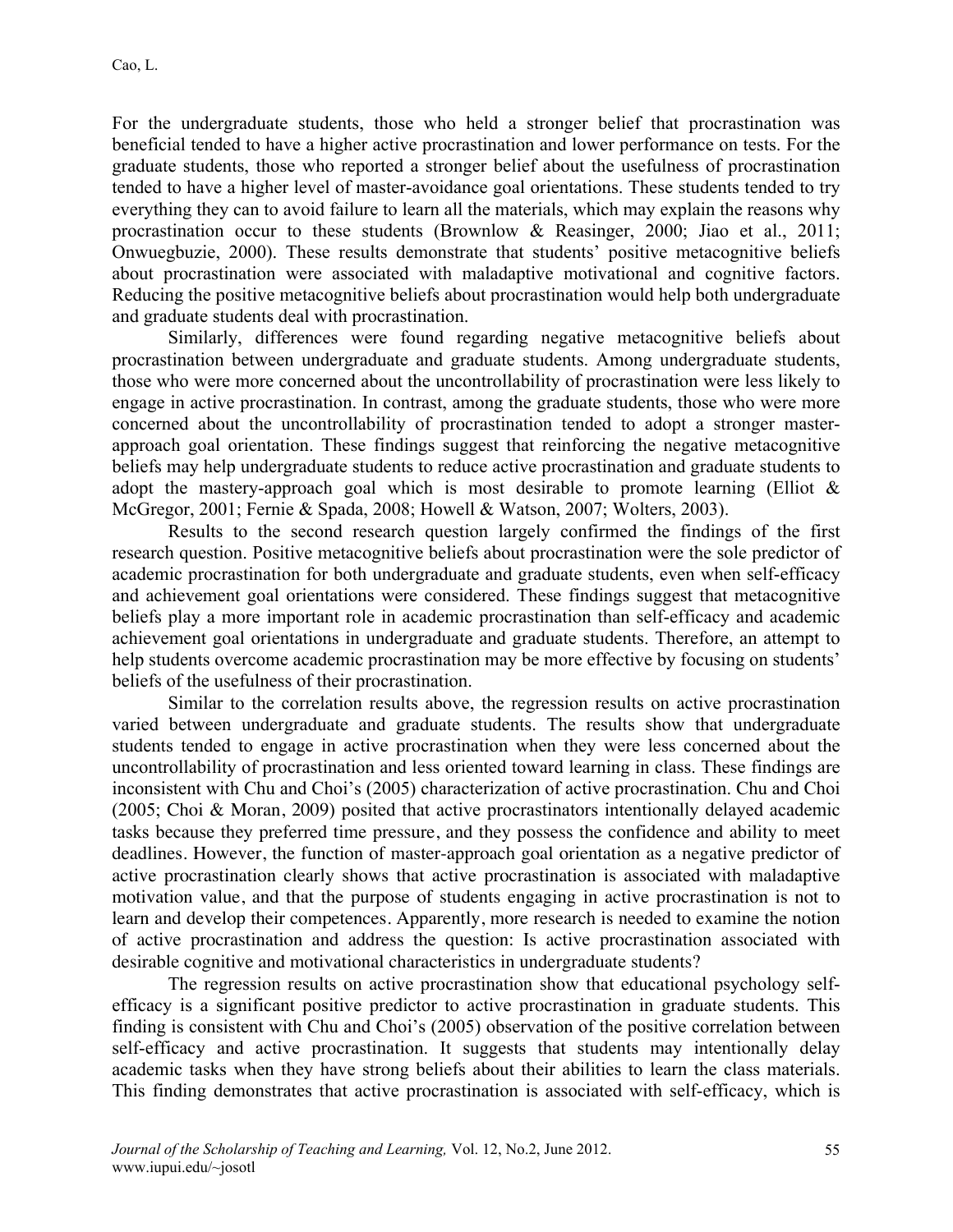often viewed as a desirable motivation variable (Bandura, 1986) in graduate students. Evidently, more research is needed to sort out procrastination among the high self-efficacy graduate students. One way to achieve this purpose is to conduct multivariate studies of procrastination that include ability and motivation. As Bandura (1997) suggested, students' self-efficacy beliefs have a significant impact on their task initiation, self-regulatory efforts, and academic performance when adequate levels of ability and motivation exist. This position suggests that the relationship of self-efficacy with task initiation, efforts, and academic performance is not straightforward, but mediated by a certain level of ability and motivation.

Again, results to the third research question revealed similarities and differences among the three procrastinator groups in undergraduate and graduate students. The group comparisons show that the passive procrastinators and active procrastinators in undergraduate and graduate students reported a significantly higher level of beliefs about the usefulness of procrastination and work-avoidance goal orientation than non-procrastinators. These results suggest that active procrastinators and passive procrastinators are similar in believing procrastination is useful. However, their intent to engage in procrastination is to get away with putting as little efforts as possible in achievement tasks (Elliot, 1999; Maehr, 1983; Nicholls, Patashnick, & Nolen, 1985). These findings are consistent with previous research (Schraw et al., 2007; Wolters, 2003) that procrastination is an irrational delay, or avoidance, of academic tasks and a failure of selfregulation of the learning process (Senécal et al., 1995; Steel, 2007).

The group comparisons also reveal differences among the three procrastinator groups between undergraduate and graduate students. Among the undergraduate students, the active procrastinators were the youngest in age of the three procrastination groups, and they were significantly younger than the passive procrastinators. These findings suggest that among the undergraduate procrastinators, the younger students tended to engage in active procrastination while the older students tended to engage in passive procrastination. Also, active procrastinators reported the least concerns about the uncontrollability of procrastination among the three procrastinator groups; and their concerns were significantly lower than those of the nonprocrastinators and passive procrastinators. Furthermore, active procrastinators reported a significantly lower level of mastery-avoidance goal orientation than passive procrastinators. These findings are consistent with the results to the first and second research question discussed above. They suggest that the reasons undergraduate active procrastinators procrastinate relate to their minimal concern with the negative consequences of procrastination and failure to learn all of the class materials. In addition, these results support Chu and Choi's (2005) differentiation between active and passive procrastinators. In this case, active procrastinators are different from passive procrastinators in negative metacognitive beliefs about procrastination and masteryavoidance goal orientation. While a lower level of negative metacognitive beliefs about procrastination is consistent with active procrastinators' intentional delay of academic tasks (Chu & Choi, 2005), the influence of master-avoidance goal orientations in active procrastination has not yet been adequately examined (Elliot & McGregor, 2001; Howell & Buro, 2009; Howell & Watson, 2007). Further research in this area will facilitate greater understanding of the nature of procrastination, achievement goal orientation, and self-regulated learning (Pintrich, 2000; Wolters, 2003).

Two differences stood out among the three procrastination groups in graduate students. Non-procrastinators reported a significantly higher level of mastery-approach goal orientations than passive procrastinators, but a significantly lower level of performance-avoidance goal orientations than active procrastinators. While the finding concerning the mastery-approach goal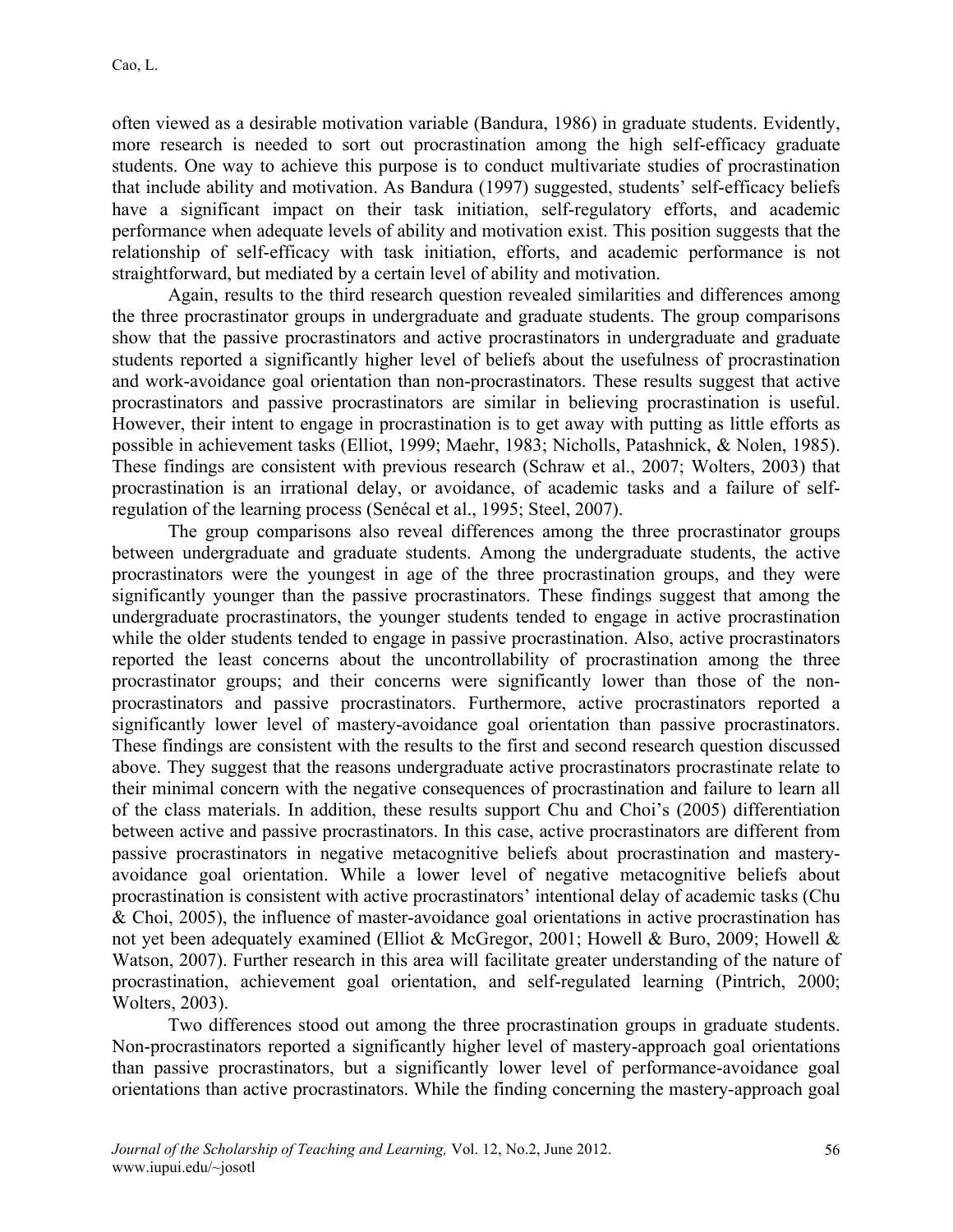confirmed the negative correlation of the mastery-approach orientation with self-handicapping (Midgley & Urdan, 1995; Midgley, Arunkamar, & Urdan, 1996; Pintrich, 2000) and procrastination (Howell & Watson, 2007; Wolters, 2003), the finding about the performanceavoidance goal orientation is inconsistent with the research that active procrastination was associated with adaptive values of procrastination (Chu & Choi, 2005). Similar to the results for the undergraduate students, these results also challenged Chu and Choi's (2005) description that active procrastinators are more similar to non-procrastinators than to passive procrastinators, even though active procrastinators procrastinate to the same degree as passive procrastinators. More research is called to look into the inconsistent results between the present study and Chu and Choi's (2005) work in order to better understand the nature of active procrastination. For instance, the future research could use quantitative and qualitative designs to examine adaptive and maladaptive characteristics of active and passive procrastinators in the behavioral, motivational, and affective domains. One way to investigate the nature of active procrastination is to identify the procrastinators who are successful in managing their learning process and achieving superior academic performances; and then examine differences in the beliefs, affects, and behaviors of these successful procrastinators as compared to unsuccessful procrastinators and non-procrastinators.

Future research could also examine to what extent students' ability and motivation would be adequate so that self-efficacy enables them to exercise some control over their thoughts, feelings, and actions. At the same time, this research could also indentify to what extent, and under what conditions, students' ability and motivation would become inadequate so that their self-efficacy leads to underestimation of difficulty of a task while simultaneously overestimating the positive benefits of procrastination (Schraw et al., 2007). This line of research would advance research of procrastination and self-regulated learning. Practically, results of this research would help design interventions to help graduate students avoid overconfidence of their ability and consequently failing to self-regulate their learning (Pintrich, 2000; Senécal et al., 1995; Steel, 2007; Wolters, 2003).

In summary, the findings of the present study extend the research on procrastination by providing a more in-depth look at procrastination types and the associated motivation among undergraduate and graduate students simultaneously in one subject area. The present results suggest that students' beliefs about the usefulness of procrastination play a more important role in propagating academic procrastination than other motivation variables for both undergraduate and graduate students. In contrast, different motivational factors, including metacognitive beliefs, self-efficacy, and achievement goal orientations, were involved in active procrastination for undergraduate and graduate students. In addition, student age was related to procrastination types particularly in undergraduate students. Among the undergraduate procrastinators, the younger students were more likely to be active procrastinators, while the older students tended to be passive procrastinators. These results confirmed the traditional view that procrastination is related to undesirable factors that hinder learning (Day et al., 2000; Ferrari, 2001; Jiao et al., Knaus, 2000; Lay, 1990; Steel, 2007); but also offered mixed support to the notion that active procrastination is associated with adaptive values of procrastination (Chu & Choi, 2005, Choi & Moran, 2009) and motivational factors conductive to learning (Wolters, 2003, 2004). Clearly, more evidence is needed to demonstrate that procrastination is not a result of students' systematic underestimation of the difficulty of the task while simultaneously overestimating the positive benefits of procrastination (Schraw et al., 2007).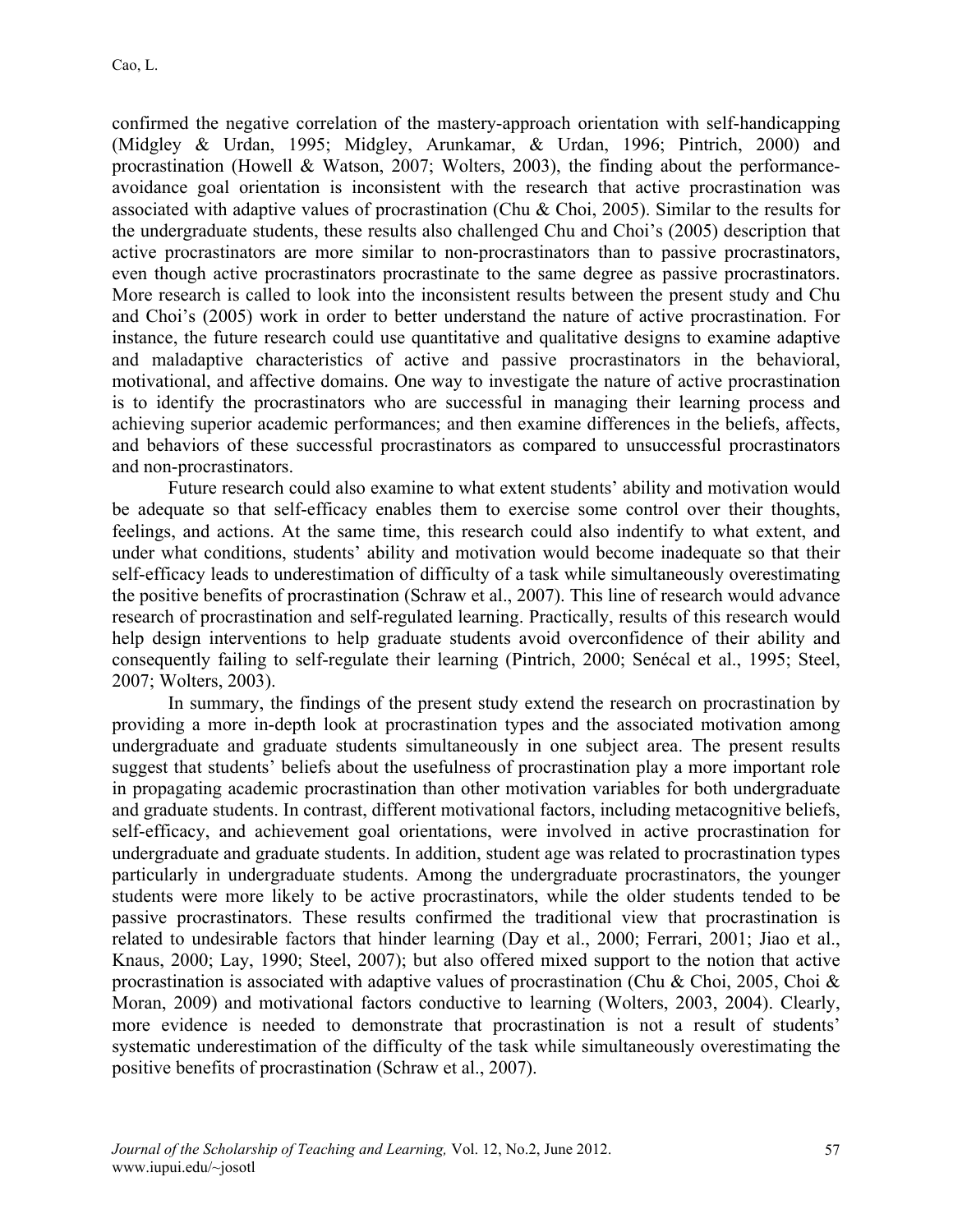The present results demonstrated that the self-regulated leaning perspective was useful in studying a complex phenomenon like procrastination. However, the present results should be interpreted with caution. The present study was limited to a relatively small sample observed in one subject area for a short period of time, and the cross-sectional design precluded causal inferences. Studies with larger samples across different subject areas, and tasks over time will expand the research on procrastination, motivation, and self-regulated learning. In particular, further research is needed to investigate the notion of active procrastination for a better understanding of the nature of procrastination. Also, more studies are needed to examine whether self-efficacy functions as a motivational factor that encourages students to procrastinate, or as a deterrent that discourages them to procrastinate in academic situations. The present study used a self-reported measure of procrastination. Future research might employ observation of actual procrastination behavior as an additional, confirmatory measure of student procrastination. The incorporation of such data would strengthen the results of future investigations of procrastination, motivation, and self-regulatory behaviors.

Despite the above limitations, the present results illustrate the importance of examining the relationships between procrastination, motivation, and self-regulated learning in the research of procrastination. They also suggest implications for educational practice. In particular, interventions designed to curtail academic procrastination among undergraduate students might be more effective if they focus on decreasing students' positive metacognitive beliefs about procrastination, and if they pair the younger students with non-traditional students. The present results also raised questions about the role of procrastination in the college classroom. One such question concerns whether teachers and students should be more accepting of procrastination, or even attempt to promote the "safe" active procrastination (Choi & Moran, 2009). Although the present results are preliminary in nature, they clearly suggest that different variables need to be considered in future research and interventions to reduce procrastination in undergraduate and graduate students.

### **References**

Ames, C. (1984). Competitive, cooperative, and individualistic goal structures: A motivational analysis. In R. Ames & C. Ames (Eds.), *Research on motivation in education* (vol. 1, pp. 177- 207). New York: Academic Press.

Ames, C., & Archer, J. (1988). Achievement goals in the classroom: Student learning strategies and achievement motivation. *Journal of Educational Psychology, 18*, 409-414.

Bandura, A. (1986). *Social foundations of thoughts and action: A social cognitive theory*. Englewood Cliffs, NJ: Prentice-Hall.

Bandura, A. (1997). *Self-efficacy: The exercise of control.* New York: Cambridge University Press.

Bernstein, P. (1998). *Against the gods: The remarkable story of risk*. New York: Wiley.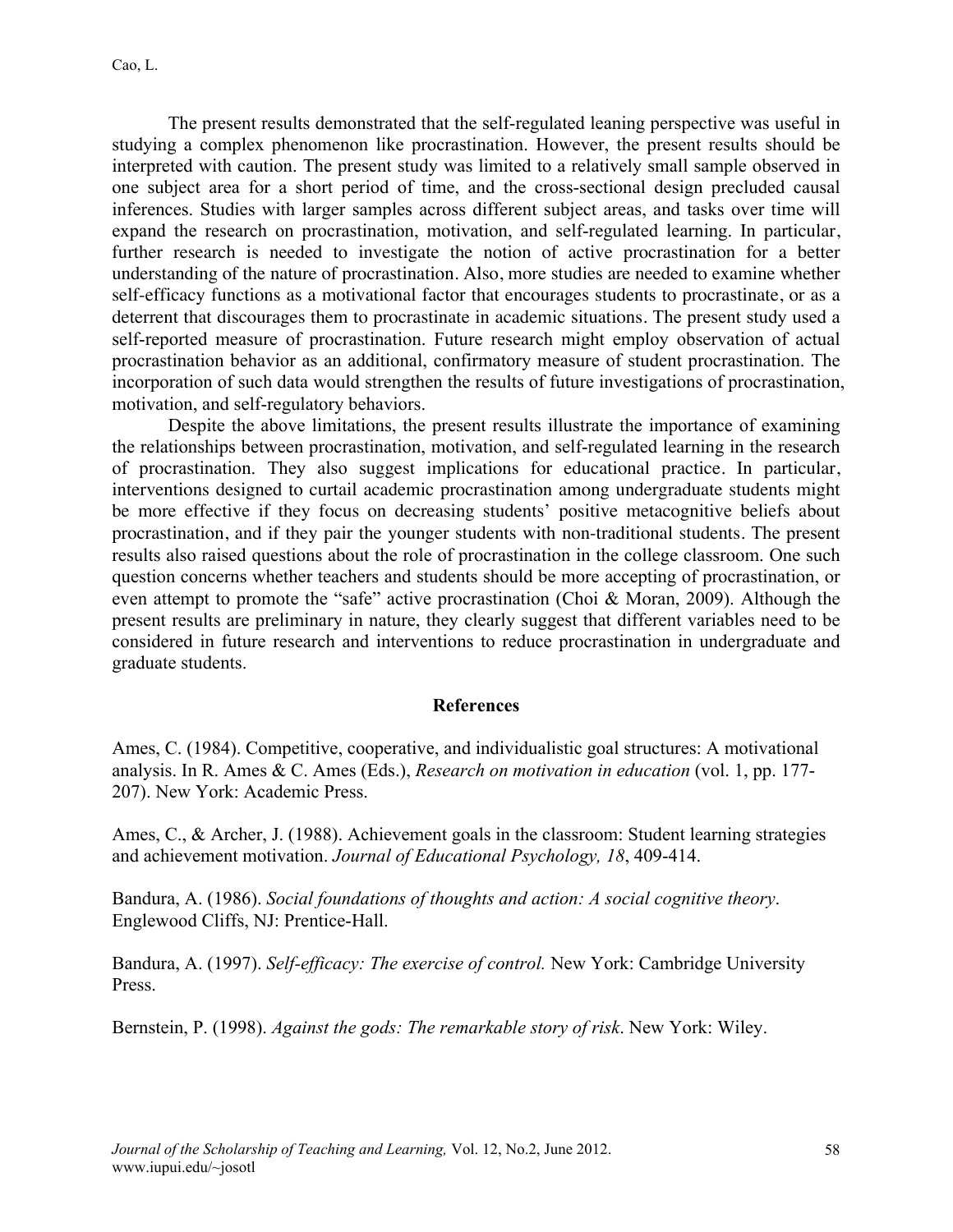Blunt, A., & Pychyl, T. A. (1998). Volitional action and inaction in the lives of undergraduate students: State orientation, procrastination and proneness to boredom. *Personality Individual Difference, 24,* 837–846.

Brinthaupt, T. M., & Shin, C. M., (2001). The relationship of academic cramming to flow experience. *College Student Journal, 35*(3), 457-272.

Brownlow, S., & Reasinger, R. (2000). Putting off until tomorrow what is better done today: Academic procrastination as a function of motivation toward college work. *Journal of Social Behavior & Personality, 15*(5), 15-34.

Burns, L., Dittmann, K., Nguyen, N., & Mitchelson, J. (2000). Academic procrastination, perfectionism, and control: Associations with vigilant and avoidant coping. *Journal of Social Behavior & Personality, 15*(5), 35-46.

Choi, J. N., & Moran, S. V. (2009). Why not procrastinate? Development and validation of a new active procrastination scale. *The Journal of Social Psychology, 149*(2), 195-211.

Chu., A. H. C., & Choi, J. N. (2005). Rethinking procrastination: Positive effects of "active" procrastination behavior on attitude and performance. *The Journal of Social Psychology, 145*(3), 245-264.

Collins, K., Onwuegbuzie, A., & Jiao, Q. G. (2008). Reading ability as a predictor of academic procrastination among African American graduate students. *Reading Psychology, 29*(6), 493- 507.

Collins, K. M. T., & Veal, R. E. (2004). Off-campus adult learners' levels of library anxiety as a predictor of attitudes toward the Internet. *Library & Information Science Research, 26*(1), 5-14.

Day, V., Mensink, D., & O'Sullivan, M. (2000). Patterns of academic procrastination. *Journal of College Reading and Learning, 30*, 120-134.

Dweck, C. (1991). Self-theories and goals: Their role in motivation, personality, and development. In R. A. Dienstbier (Ed.), *Nebraska Symposium on Motivation* (Vol. 38, pp. 195- 273). Lincoln: University of Nebraska Press.

Elliot, A. J. (1999). Approach and avoidance motivation and achievement goals. *Educational Psychologist, 34*, 169-189.

Elliot, A. J., & Church, M. A. (1997). A hierarchical model of approach and avoidance achievement motivation. *Journal of Personality and Social Psychology, 72,* 218-232*.*

Elliot, A. J., & Harachiewicz, J. M. (1996). Approach and avoidance achievement goals and intrinsic motivation: A meditational analysis. *Journal of Personality and Social Psychology, 70, 461-475.*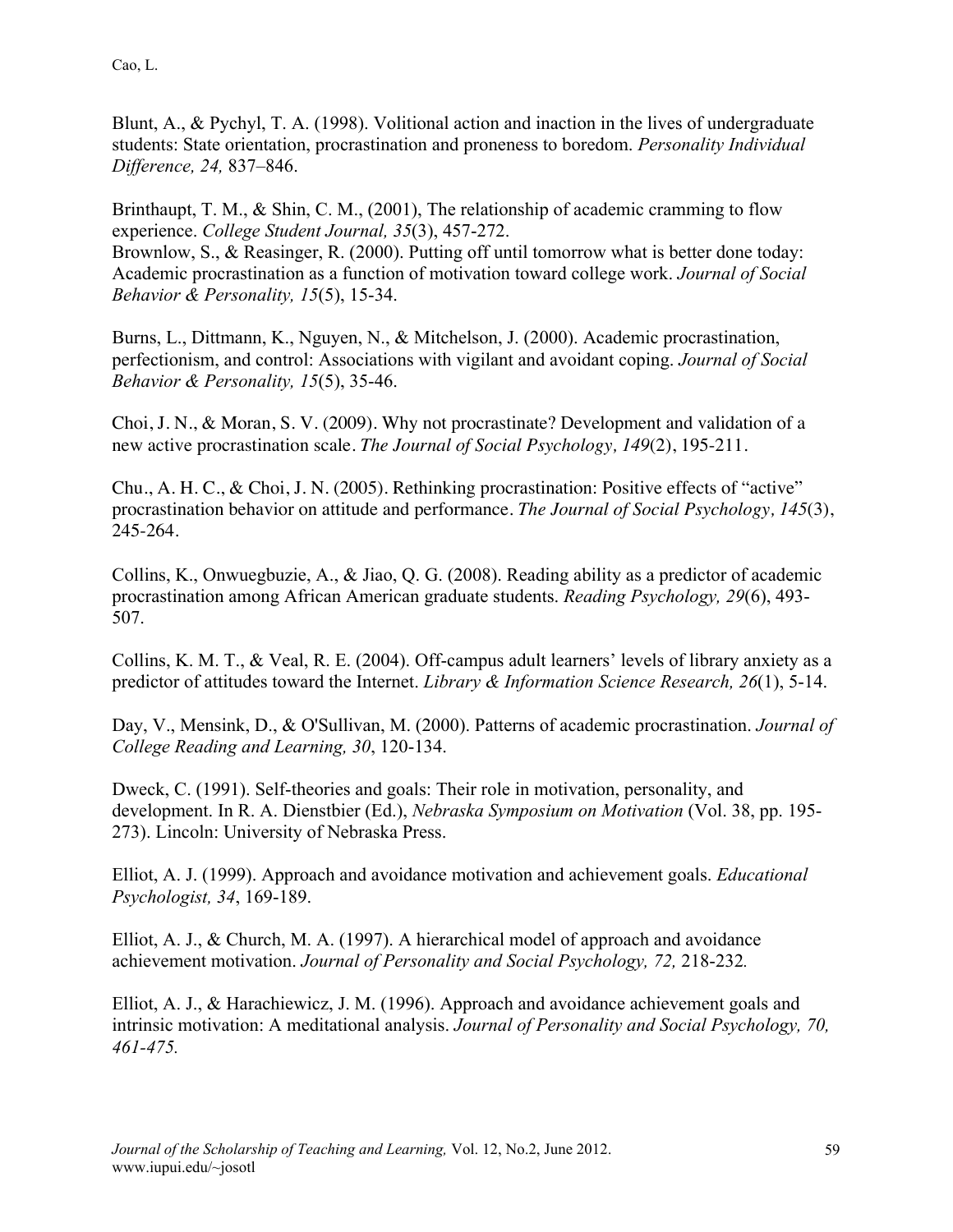Elliot, A. J., & McGregor, H. A. (2001). A 2 x 2 achievement goal framework. *Journal of Educational Psychology, 80*(3), 501-519.

Ellis, A., & Knaus, W. J. (1977). *Overcoming procrastination.* New York: Signet.

Fernie, B. A., & Spada, M. M. (2008). Metacognitions about procrastination: A preliminary investigation. *Behavioural and Cognitive Psychotherapy, 36*, 359-364. Fernie, B. A., Spada, M. M., Nikcevic, A. V., Georgiou, G. A., & Moneta, G. B. (2009). Metacognitive beliefs about procrastination: Development and concurrent validity of a selfreport questionnaire. *Journal of Cognitive Psychotherapy, 23*(4), 283-293.

Ferrari, J. R. (1991). Self-handicapping by procrastinators: Protecting self-esteem, social esteem, or both? *Journal of Research in Personality, 25*, 245-261.

Ferrari, J. R. (1992). Procrastinators and perfect behavior: An exploratory factor analysis of self presentation, self-awareness, and self-handicapping components. *Journal of Research in Personality, 26*, 75-84.

Ferrari, J. R. (1994). Dysfunctional procrastination and its relationship with self-esteem, interpersonal dependency, and self-defeating behaviors. *Personality and Individual Differences, 17*, 673–679.

Ferrari, J. R. (2001). Procrastination as self-regulation failure of performance: Effects of cognitive load, self-awareness, and time limits on "working best under pressure." *European Journal of Personality, 15,* 391–406.

Ferrari, J. R., Johnson, J. L., & McGown, W. G. (1995)*. Procrastination and task avoidance: Theory, research, and treatment.* New York: Plenum Press.

Ferrari, J. R., O'Callaghan, J., & Newbegin, I. (2005). Prevalence of procrastination in the United States, United Kingdom, and Australia: Arousal and avoidance delays among adults. *North American Journal of Psychology, 7*, 2-6.

Ferrari, J. R., & Tice, D. M. (2000). Procrastination as a self-handicap for men and women: A task-avoidance strategy in a laboratory setting. *Journal of Research in Psychology, 34,* 73–83.

Ferrari, J. R., Parker, J. T., & Ware, C. B. (1992). Academic procrastination: Personality correlates with Myers-Briggs types, self-efficacy, and academic locus of control. *Journal of Social Behavior and Personality, 7*, 595-602.

Field, A. (2009). *Discovering statistics using SPSS* (3rd ed.). Los Angeles: Sage.

Fritzsche, B. Rapp, B. Y., & Hickson, K. C. (2003). Individual differences in academic procrastination tendency and writing success. *Personality and Individual Differences, 35* 1549- 1558.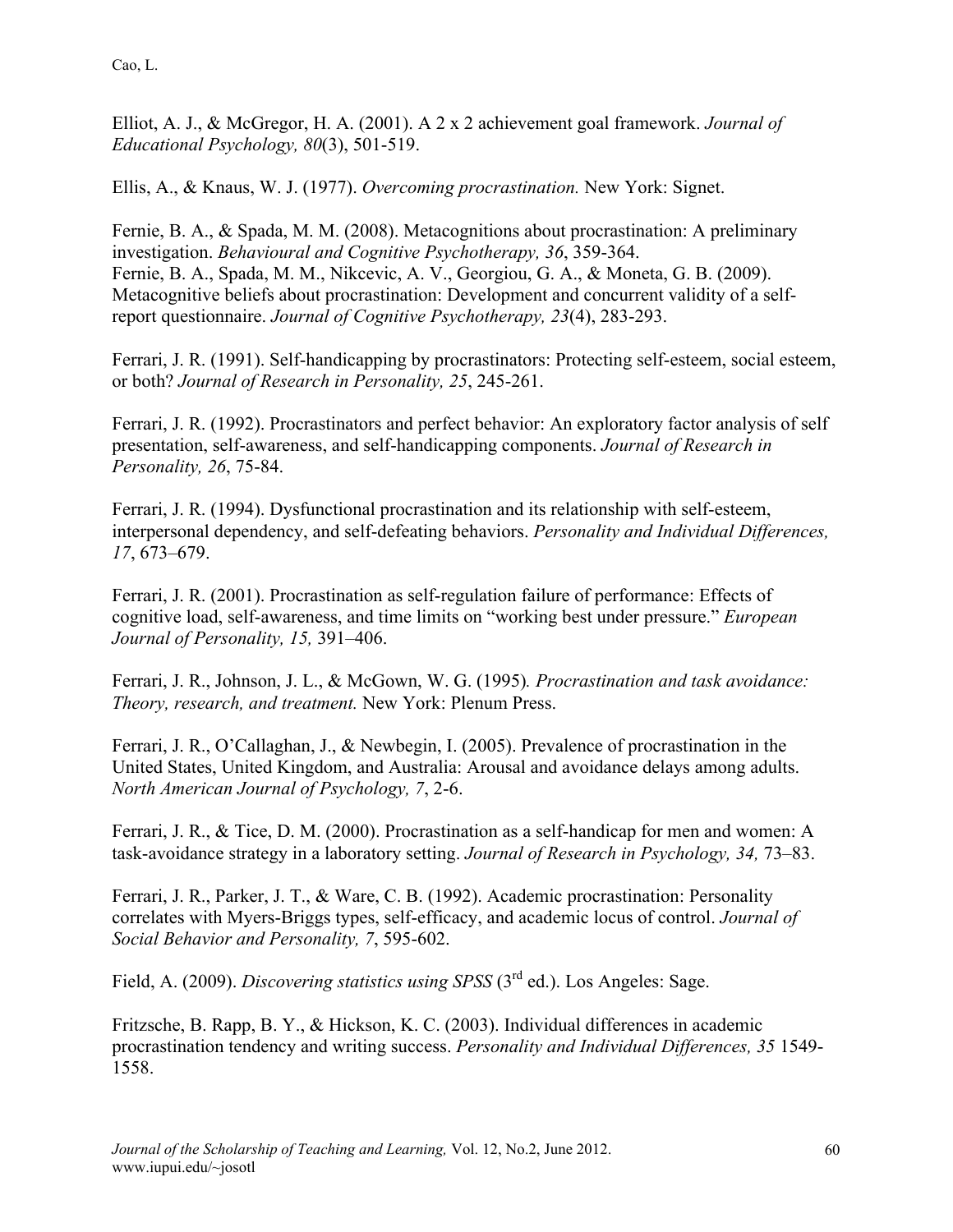Harriott, J., & Ferrari, J. (1996). Prevalence of procrastination among samples of adults. *Psychological Reports, 78,* 611–616.

Howell, A. J., & Buro, K. (2009). Implicit beliefs, achievement goals, and procrastination: A meditational analysis. *Learning and Individual Differences, 19*, 151-154.

Howell, A. J., & Watson, D. C. (2007). Procrastination: Associations with achievement goal orientation and learning strategies. *Personal and Individual Differences, 43*, 167-178.

Jiao, Q. G., DaRos-Voseles, D. A., Collins, K. M. T., & Onwuegbuzie, A. J. (2011). Academic procrastination and the performance of graduate-level cooperative groups in research methods courses. *Journal of the Scholarship of Teaching and Learning, 11*(1), 119-138.

Klassen, R. M., Ang, R. P., Chong, W. H., Krawchuk, L. L., Huan, V. S., Wong, I. Y. F., & Yeo, L. S. (2010). Academic procrastination in two settings: Motivation correlates, behavioral patterns, and negative impact of procrastination in Canada and Singapore. *Applied Psychology: An International Review, 59*(3), 361-379.

Knaus, W. J. (2000). Procrastination, blame, and change. *Journal of Social Behavior and Personality, 15,* 153–166.

Lay, C. H. (1990). Working to schedule on personal projects: An assessment of personal-project characteristics and trait procrastination. *Journal of Social Behavior and Personality, 5*, 91-103.

Lay, C. H., Edwards, J. M., Parker, J. D., & Endler, N. S. (1989). An assessment of appraisal, anxiety, coping, and procrastination during an examination period. *European Journal of Personality, 3,* 195–208.

Lee, E. (2005). The Relationship of motivation and flow experience to academic procrastination in University Students. *Journal of Genetic Psychology, 166*(1), 5-14.

Maehr, M. L. (1983). On doing well in science: Why Johnny no longer excels, why Sarah never did. In S. Paris, G. Olson, & H. Stevenson, (Eds.), *Learning and motivation in the classroom* (pp. 179-120). Hillsdale, NJ: Erlbaum.

McGregor, H. A., & Elliot, A. J. (2002). Achievement goals as predictors of achievementrelevant processes prior to task engagement. Journal of Educational Psychology, 94, 381–395.

Meece, J., & Holt, K. (1993). A pattern analysis of students' achievement goals. *Journal of Educational Psychology, 85*, 582-590.

Middleton, M., & Midgley, C. (1997). Avoiding the demonstration of lack of ability: An underexplored aspect of goal theory. *Journal of Educational Psychology, 89,* 710-718.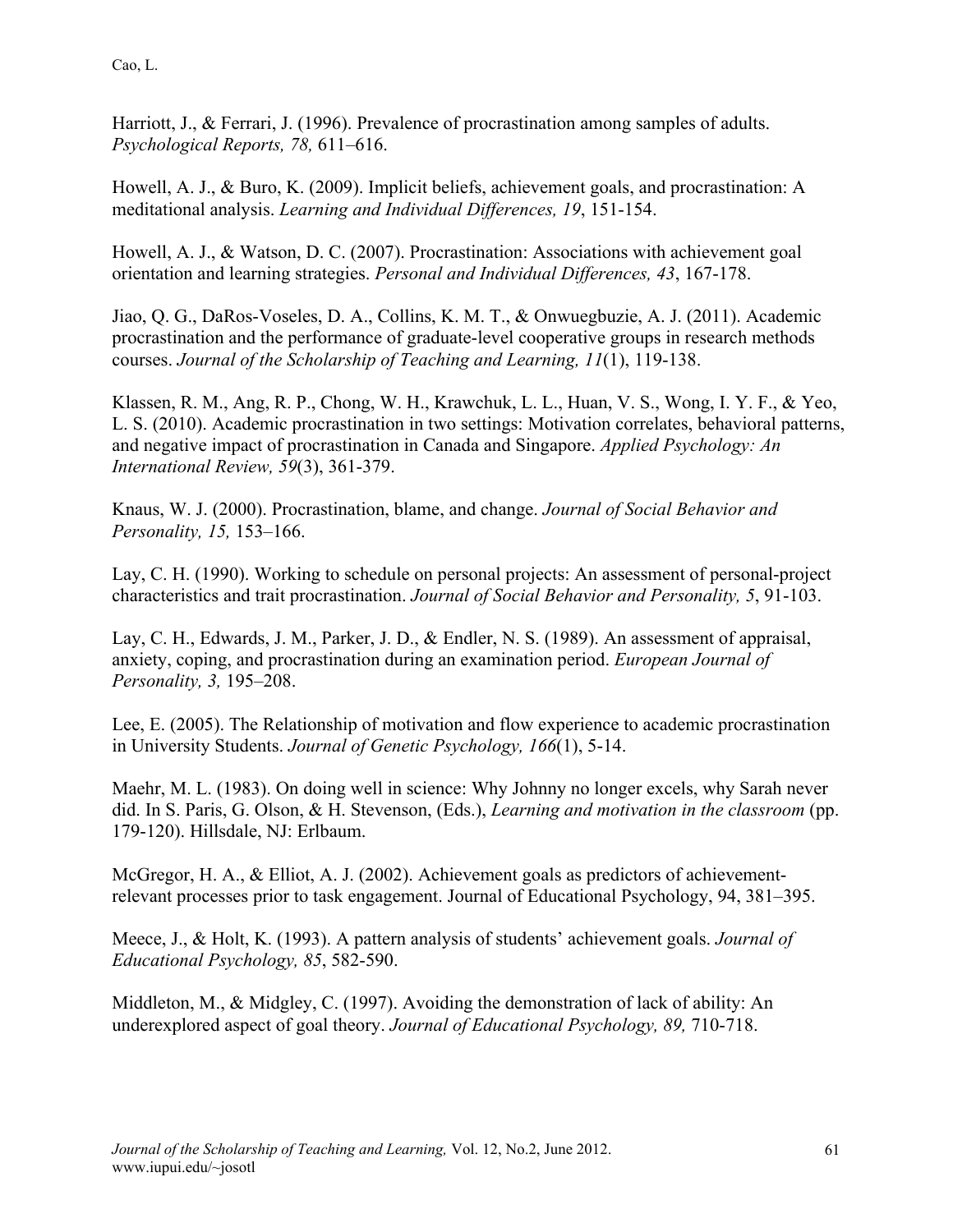Midgley, C., Arunkumar, R., & Urdan, T. (1996). If I don't do well tomorrow, there's a reason: Predictors of adolescents' use of academic self-handicapping behavior. *Journal of Educational Psychology, 88,* 423-434.

Midgley, C., Kaplan, A., & Middleton, M. (2001). Performance-approach goals: Good for what, for whom, under what circumstances, and at what cost? *Journal of Educational Psychology, 93*, 77-86.

Midgley, C., & Urdan, T. (1995). Predictors of middle school students' use of self-handicapping strategies. *Journal of Early Adolescence, 15,* 389-411.

Milgram, N., Dangour, W., & Raviv, A. (1992). Situational and personal determinants of academic procrastination. *Journal of General Psychology, 11*, 123-133.

Moller, A. C., & & Elliot, A. J. (2006). The 2 x 2 achievement goal framework: An overview of empirical research. In A. V. Mittel (Ed.), *Focus on educational psychology* (pp. 307-326). Hauppauge, NY: Nova Science.

Morgan, G.A., Leech, N.L., Gloechner, G.W., & Barrett, K.C. (2011). *SPSS for introductory and intermediate statistics*  $(4<sup>th</sup>$  ed.). New York: Routledge.

Muszynski, S., and Akamatsu, T. (1991). Delay in completion of doctoral dissertations in clinical psychology. *Professional Psychology: Research and Practice, 22*, 119-123.

Nicholls, J.G., Patashnick, M., & Nolen, S.B, (1985). Adolescents' theories of education. *Journal of Educational Psychology, 77*, 683-692.

Nietfeld, J. L., Cao, L., & Osborne, J. W. (2006). The effect of distributed monitoring exercises and feedback on performance and monitoring accuracy. *Metacognition and Learning, 2,* 159- 179.

Ommundsen, Y. (2001). Self-handicapping strategies in physical education classes: The influence of implicit theories of the nature of ability and achievement goal orientations. *Psychology of Sport and Exercise, 2*, 139-156.

Onwuegbuzie, A. (2000). Academic procrastinators and perfectionistic tendencies among graduate students. *Journal of Social Behavior and Personality, 15*, 103-109*.*

Onwuegbuzie, A. (2004). Academic procrastination and statistics anxiety. *Assessment & Evaluation in Higher Education, 29*(1), 3-19.

Onwuegbuzie, A. J., & Collins, K. M. T. (2001). Writing apprehension and academic procrastination among graduate students. *Perceptual and Motor Skills, 92*, 560-562.

Onwuegbuzie, A., & Jiao, Q. G. (2000). I'll go to the library tomorrow: The role of procrastination in library anxiety. *College and Research Library, 61*(1), 45-54.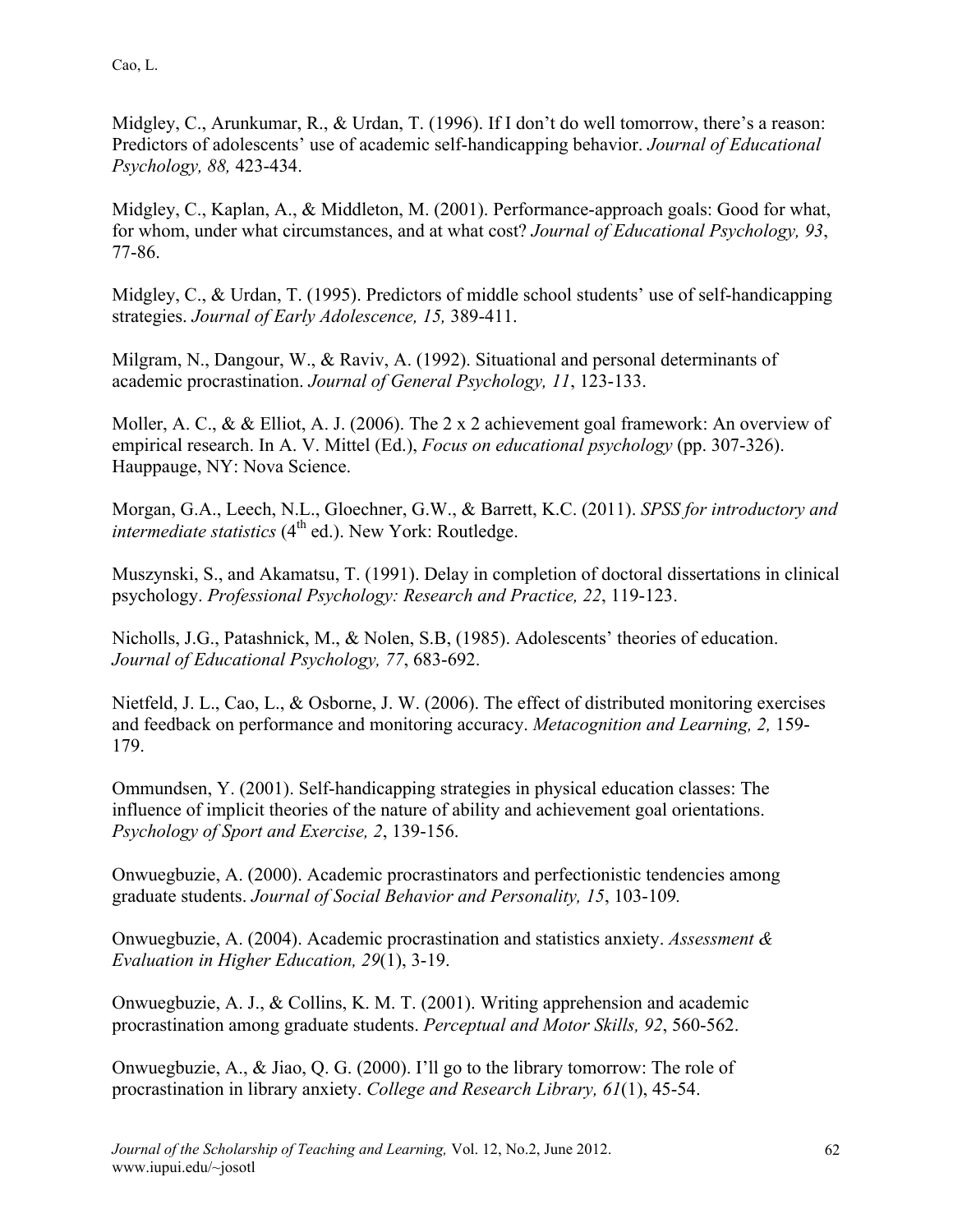Özer, B. U. (2011). A Cross Sectional Study on Procrastination: Who Procrastinate More? *2011 International Conference on Education, Research and Innovation, IPEDR, 18, 34-37.* 

Özer, B., Demir, A., & Ferrari, J. (2009). Exploring Academic Procrastination Among Turkish Students: Possible Gender Differences in Prevalence and Reasons. *Journal of Social Psychology*, *149*(2), 241-257.

Pintrich, P. R. (2000). The role of goal orientation in self-regulated learning. In M. Boekaerts, P. R. Pintrich, & M. Zeidner (Eds.), *Handbook of self-regulation*. San Diego: Academic Press.

Prohaska, V., Morrill, P., Atiles, I., & Perez, A. (2000). Academic procrastination by nontraditional students. *Journal of Social Behavior and Personality, 15,* 125–134.

Pychyl, T. A., Morin, R. W., & Salmon, B. R. (2000). Procrastination and the planning fallacy: An examination of the study habits of university students. *Journal of Social Behavior and Personality, 15*(5), 135-150.

Rhodewalt, F. (1994). Conceptions of ability, achievement goals, and individual differences in self-handicapping behavior: On the application of implicit theories. *Journal of Personality, 62,*  67–85.

Rothblum, E. D., Solomon, L. J., and Murakami, J. (1986). Affective, cognitive, and behavioral differences between high and low procrastinators. *Journal of Counseling Psychology, 33*, 387- 394.

Schouwenburg, H. C. (2004). Academic procrastination: Theoretical notions, measurement, and research. In H. C. Schouwenburg, C. H. Lay, T. A. Pychyl, & J. R. Ferrari (Eds.), Counseling the procrastinator in academic settings (pp. 3–17). Washington, DC: American Psychological Association.

Schraw, G., Wadkins, T., & Olafson, L. (2007). Doing the things we do: A grounded theory of academic procrastination. *Journal of Educational Psychology, 99*(1), 12-25.

Senécal, C., Julien, E., & Guay, F. (2003). Role conflict and academic procrastination: A selfdetermination perspective. *European Journal of Social Psychology, 33,* 135–145.

Senécal, C., Koestner, R., & Vallerand, R. J. (1995). Self-regulation and academic procrastination. *Journal of Social Psychology, 135*(5), 607-619.

Seo, E. (2008). Self-efficacy as a mediator in the relationship between self-oriented perfectionism and academic procrastination. *Social Behavior & Personality: An International Journal, 36*(6), 753-764.